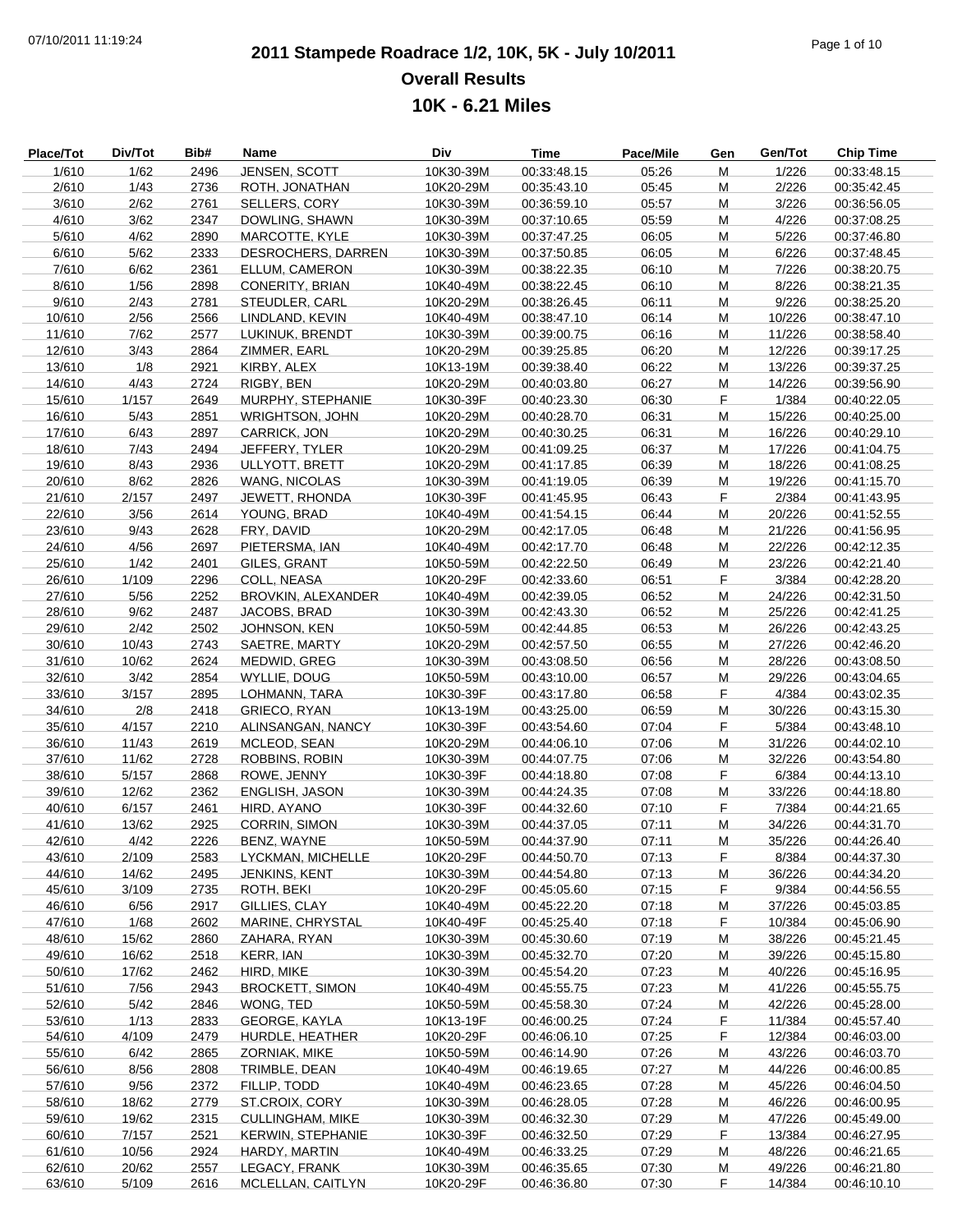# **2011 Stampede Roadrace 1/2, 10K, 5K - July 10/2011** 07/10/2011 11:19:25 Page 2 of 10 **Overall Results 10K - 6.21 Miles**

| Place/Tot | Div/Tot | Bib# | Name                    | Div       | <b>Time</b> | Pace/Mile | Gen | Gen/Tot | <b>Chip Time</b> |
|-----------|---------|------|-------------------------|-----------|-------------|-----------|-----|---------|------------------|
| 64/610    | 12/43   | 2434 | HARNETT, DAVID          | 10K20-29M | 00:46:59.45 | 07:33     | M   | 50/226  | 00:46:53.05      |
| 65/610    | 6/109   | 2316 | <b>CURRIE, MELISSA</b>  | 10K20-29F | 00:47:06.70 | 07:35     | F   | 15/384  | 00:46:50.90      |
| 66/610    | 2/68    | 2918 | MULLIN INNES, CARRIE    | 10K40-49F | 00:47:16.05 | 07:36     | F   | 16/384  | 00:46:54.40      |
|           |         |      |                         |           | 00:47:18.45 |           | F   |         |                  |
| 67/610    | 7/109   | 2442 | HAYES, ANNIE            | 10K20-29F |             | 07:37     |     | 17/384  | 00:47:15.90      |
| 68/610    | 13/43   | 2630 | METHOT, ALEXANDRE       | 10K20-29M | 00:47:41.30 | 07:40     | M   | 51/226  | 00:47:31.05      |
| 69/610    | 3/68    | 2863 | ZIA, KATE               | 10K40-49F | 00:47:44.35 | 07:41     | F   | 18/384  | 00:47:39.45      |
| 70/610    | 11/56   | 2689 | PENA, LUIS              | 10K40-49M | 00:47:47.10 | 07:41     | M   | 52/226  | 00:47:35.10      |
| 71/610    | 21/62   | 2571 | LOTTERMOSER, RYAN       | 10K30-39M | 00:47:50.95 | 07:42     | M   | 53/226  | 00:46:51.75      |
| 72/610    | 8/157   | 2339 | DICKINSON, CHERYL       | 10K30-39F | 00:48:05.00 | 07:44     | F   | 19/384  | 00:47:51.50      |
| 73/610    | 22/62   | 2870 | KING, SHANE             | 10K30-39M | 00:48:13.65 | 07:46     | М   | 54/226  | 00:48:05.45      |
| 74/610    | 14/43   | 2421 | <b>GUNDERSON, DAVID</b> | 10K20-29M | 00:48:15.75 | 07:46     | M   | 55/226  | 00:48:12.90      |
|           |         |      |                         |           |             |           |     |         |                  |
| 75/610    | 23/62   | 2711 | RAMSEY, JASON           | 10K30-39M | 00:48:29.90 | 07:48     | M   | 56/226  | 00:48:20.20      |
| 76/610    | 3/8     | 2855 | WYLLIE, JEREMIE         | 10K13-19M | 00:48:36.05 | 07:49     | M   | 57/226  | 00:48:18.25      |
| 77/610    | 12/56   | 2606 | MAZZOLANI, MARCO        | 10K40-49M | 00:48:37.70 | 07:49     | M   | 58/226  | 00:48:16.90      |
| 78/610    | 13/56   | 2419 | <b>GROMACK, STEVE</b>   | 10K40-49M | 00:48:40.70 | 07:50     | M   | 59/226  | 00:48:02.40      |
| 79/610    | 8/109   | 2877 | ROBINSON, DIANA         | 10K20-29F | 00:48:48.95 | 07:51     | F   | 20/384  | 00:48:39.35      |
| 80/610    | 24/62   | 2256 | <b>BUNTING, AARON</b>   | 10K30-39M | 00:48:52.10 | 07:52     | M   | 60/226  | 00:48:30.10      |
| 81/610    | 4/8     | 2392 |                         | 10K13-19M | 00:48:53.50 | 07:52     | M   | 61/226  | 00:47:56.40      |
|           |         |      | <b>GARDNER, STUART</b>  |           |             |           |     |         |                  |
| 82/610    | 25/62   | 2220 | <b>BARROW, RICHARD</b>  | 10K30-39M | 00:48:53.95 | 07:52     | M   | 62/226  | 00:48:34.55      |
| 83/610    | 14/56   | 2417 | GRIECO, JOHN            | 10K40-49M | 00:48:56.10 | 07:52     | M   | 63/226  | 00:48:22.85      |
| 84/610    | 15/43   | 2930 | PARISH, ALAN            | 10K20-29M | 00:48:57.00 | 07:52     | M   | 64/226  | 00:47:17.30      |
| 85/610    | 7/42    | 2797 | THOBANE, MOTIANE        | 10K50-59M | 00:49:05.95 | 07:54     | M   | 65/226  | 00:49:05.00      |
| 86/610    | 16/43   | 2246 | <b>BRACKETT, BEN</b>    | 10K20-29M | 00:49:06.45 | 07:54     | M   | 66/226  | 00:47:15.45      |
| 87/610    | 26/62   | 2410 | GRADY, MATT             | 10K30-39M | 00:49:06.60 | 07:54     | M   | 67/226  | 00:49:06.60      |
| 88/610    | 15/56   | 2677 | <b>OUIMET, ROBERT</b>   | 10K40-49M | 00:49:06.85 | 07:54     | M   | 68/226  | 00:49:03.05      |
|           |         |      |                         |           |             |           |     |         |                  |
| 89/610    | 8/42    | 2473 | <b>HOPKINS, ERIC</b>    | 10K50-59M | 00:49:18.60 | 07:56     | M   | 69/226  | 00:49:02.35      |
| 90/610    | 9/157   | 2672 | OHLSON, CHANEL          | 10K30-39F | 00:49:19.20 | 07:56     | F   | 21/384  | 00:49:02.70      |
| 91/610    | 9/109   | 2620 | MCNEIL, AARIN           | 10K20-29F | 00:49:41.75 | 08:00     | F   | 22/384  | 00:49:37.55      |
| 92/610    | 10/157  | 2882 | DEMERS, KRISTI          | 10K30-39F | 00:49:47.50 | 08:01     | F   | 23/384  | 00:49:41.80      |
| 93/610    | 11/157  | 2691 | PENNO, ERIN             | 10K30-39F | 00:49:48.85 | 08:01     | F   | 24/384  | 00:49:37.80      |
| 94/610    | 17/43   | 2708 | RAFTER, GREG            | 10K20-29M | 00:49:57.60 | 08:02     | M   | 70/226  | 00:49:35.50      |
| 95/610    | 27/62   | 2804 | TIMOFFEE, RYAN          | 10K30-39M | 00:49:59.00 | 08:02     | M   | 71/226  | 00:49:25.30      |
| 96/610    | 16/56   | 2236 | BOTT, RAYMOND           | 10K40-49M | 00:50:00.90 | 08:03     | M   | 72/226  | 00:49:46.05      |
|           |         |      |                         |           |             |           |     |         |                  |
| 97/610    | 12/157  | 2591 | MACKAY, SUSAN           | 10K30-39F | 00:50:04.10 | 08:03     | F   | 25/384  | 00:49:51.20      |
| 98/610    | 5/8     | 2205 | <b>ACKERT, ALEX</b>     | 10K13-19M | 00:50:05.20 | 08:03     | M   | 73/226  | 00:48:56.55      |
| 99/610    | 9/42    | 2298 | CONGDON, RICK           | 10K50-59M | 00:50:05.45 | 08:03     | M   | 74/226  | 00:50:01.20      |
| 100/610   | 28/62   | 2537 | <b>KRZYWICKI, JACEK</b> | 10K30-39M | 00:50:05.65 | 08:04     | M   | 75/226  | 00:49:50.35      |
| 101/610   | 13/157  | 2867 | <b>HYMAN, TRICIA</b>    | 10K30-39F | 00:50:11.65 | 08:05     | F   | 26/384  | 00:50:02.55      |
| 102/610   | 29/62   | 2827 | WARD, ANDREW            | 10K30-39M | 00:50:13.45 | 08:05     | M   | 76/226  | 00:49:51.95      |
| 103/610   | 30/62   | 2588 | MACEDO, RICHARD         | 10K30-39M | 00:50:14.60 | 08:05     | M   | 77/226  | 00:50:07.45      |
|           |         |      |                         |           |             |           |     |         |                  |
| 104/610   | 10/109  | 2570 | LONGWORTH, ANDREA       | 10K20-29F | 00:50:18.45 | 08:05     | F   | 27/384  | 00:50:10.75      |
| 105/610   | 11/109  | 2407 | GOODREAU, JAIME         | 10K20-29F | 00:50:20.35 | 08:06     | F   | 28/384  | 00:49:50.75      |
| 106/610   | 17/56   | 2460 | HINTON, DAREN           | 10K40-49M | 00:50:24.70 | 08:07     | M   | 78/226  | 00:49:57.60      |
| 107/610   | 14/157  | 2526 | KING, SARAH             | 10K30-39F | 00:50:29.35 | 08:07     | F   | 29/384  | 00:50:21.60      |
| 108/610   | 18/43   | 2845 | WONG, KEN               | 10K20-29M | 00:50:33.75 | 08:08     | M   | 79/226  | 00:49:39.45      |
| 109/610   | 19/43   | 2706 | POWER, TIMOTHY          | 10K20-29M | 00:50:36.20 | 08:08     | M   | 80/226  | 00:50:04.20      |
| 110/610   | 12/109  | 2303 | CONWAY, KYLA            | 10K20-29F | 00:50:38.20 | 08:09     | F   | 30/384  | 00:50:31.50      |
|           |         |      |                         |           |             |           |     |         |                  |
| 111/610   | 13/109  | 2305 | CONWAY, SARA            | 10K20-29F | 00:50:38.45 | 08:09     | F   | 31/384  | 00:50:31.50      |
| 112/610   | 10/42   | 2718 | REID, DANIEL            | 10K50-59M | 00:50:44.80 | 08:10     | M   | 81/226  | 00:49:39.95      |
| 113/610   | 20/43   | 2719 | REID, JOHNNY            | 10K20-29M | 00:50:45.10 | 08:10     | M   | 82/226  | 00:49:40.80      |
| 114/610   | 11/42   | 2618 | MCLEOD, RICK            | 10K50-59M | 00:50:56.15 | 08:12     | M   | 83/226  | 00:50:51.05      |
| 115/610   | 18/56   | 2524 | KIM, RICHARD            | 10K40-49M | 00:51:02.90 | 08:13     | M   | 84/226  | 00:49:29.85      |
| 116/610   | 2/13    | 2590 | MACKAY, BROOKE          | 10K13-19F | 00:51:08.35 | 08:14     | F   | 32/384  | 00:50:57.55      |
| 117/610   | 21/43   | 2378 | FONG, ALEX              | 10K20-29M | 00:51:08.50 | 08:14     | M   | 85/226  | 00:50:57.70      |
|           |         |      |                         |           |             |           |     |         |                  |
| 118/610   | 22/43   | 2886 | <b>GREEN, MICHAEL</b>   | 10K20-29M | 00:51:09.15 | 08:14     | M   | 86/226  | 00:51:03.60      |
| 119/610   | 14/109  | 2519 | <b>KERR, JENNIFER</b>   | 10K20-29F | 00:51:24.50 | 08:16     | F   | 33/384  | 00:51:06.50      |
| 120/610   | 31/62   | 2399 | GIFFEN, CHRIS           | 10K30-39M | 00:51:24.80 | 08:16     | M   | 87/226  | 00:50:50.60      |
| 121/610   | 15/109  | 2206 | <b>ACKERT, HOLLY</b>    | 10K20-29F | 00:51:25.85 | 08:16     | F   | 34/384  | 00:50:17.75      |
| 122/610   | 16/109  | 2379 | FONG, JENNIFER          | 10K20-29F | 00:51:36.10 | 08:18     | F   | 35/384  | 00:51:25.35      |
| 123/610   | 12/42   | 2615 | MCLEAN, DOUGLAS         | 10K50-59M | 00:51:42.45 | 08:19     | M   | 88/226  | 00:51:24.15      |
| 124/610   | 19/56   | 2432 | HARASYM, MICHAEL        | 10K40-49M | 00:51:45.30 | 08:20     | M   | 89/226  | 00:51:13.00      |
| 125/610   | 20/56   |      | SOMMERFELD, MICHAEL     | 10K40-49M | 00:51:54.10 |           |     | 90/226  | 00:51:17.40      |
|           |         | 2777 |                         |           |             | 08:21     | M   |         |                  |
| 126/610   | 17/109  | 2565 | LIGHTLE, ROSALIND       | 10K20-29F | 00:52:01.10 | 08:22     | F   | 36/384  | 00:51:57.40      |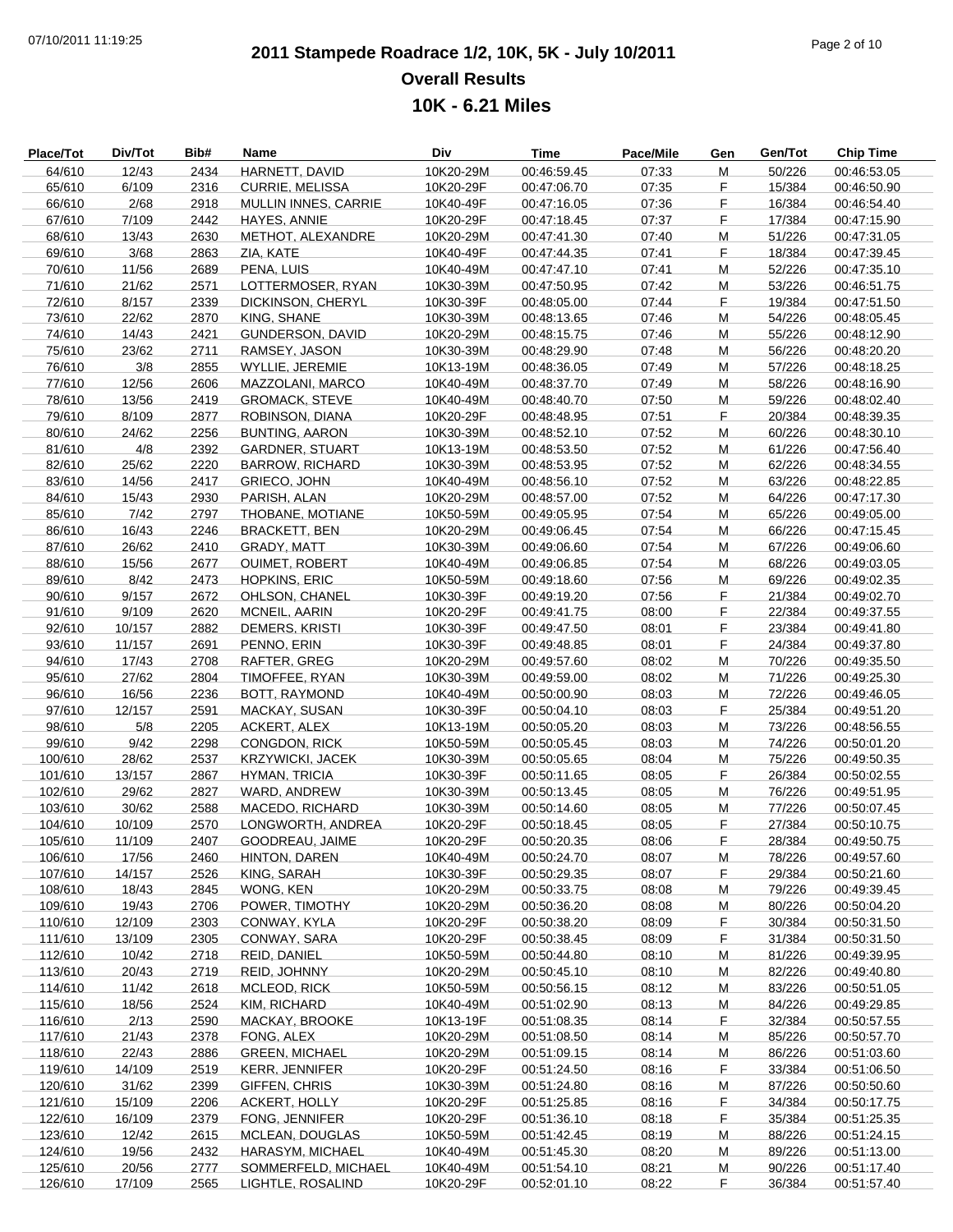# **2011 Stampede Roadrace 1/2, 10K, 5K - July 10/2011** 07/10/2011 11:19:25 Page 3 of 10 **Overall Results 10K - 6.21 Miles**

| Place/Tot | Div/Tot | Bib# | Name                      | Div       | <b>Time</b> | Pace/Mile | Gen | Gen/Tot | <b>Chip Time</b> |
|-----------|---------|------|---------------------------|-----------|-------------|-----------|-----|---------|------------------|
| 127/610   | 23/43   | 2295 | COLL, EOIN                | 10K20-29M | 00:52:01.60 | 08:22     | M   | 91/226  | 00:50:23.90      |
| 128/610   | 1/9     | 2765 | SHANDLEY, DAVID           | 10K60-69M | 00:52:11.15 | 08:24     | M   | 92/226  | 00:51:40.35      |
| 129/610   | 24/43   | 2428 | <b>HAMILTON, NICHOLAS</b> | 10K20-29M | 00:52:11.60 | 08:24     | М   | 93/226  | 00:51:47.40      |
| 130/610   | 15/157  | 2318 | CUSANELLI, JULIE-ANN      | 10K30-39F | 00:52:22.15 | 08:25     | F   | 37/384  | 00:52:13.30      |
| 131/610   | 1/32    | 2386 | <b>FUHR, LORRAINE</b>     | 10K50-59F | 00:52:31.40 | 08:27     | F   | 38/384  | 00:52:28.90      |
| 132/610   | 18/109  | 2311 | COYLE, ANJALI             | 10K20-29F | 00:52:42.30 | 08:29     | F   | 39/384  | 00:51:56.40      |
| 133/610   | 2/32    | 2832 | WEBBER, BARB              | 10K50-59F | 00:52:43.40 | 08:29     | F   | 40/384  | 00:52:39.30      |
| 134/610   | 19/109  | 2328 | DELALOYE, DANI            | 10K20-29F | 00:52:47.30 | 08:29     | F   | 41/384  | 00:52:14.90      |
| 135/610   | 3/32    | 2360 | ELLIOTT, JUDITH           | 10K50-59F | 00:52:50.50 | 08:30     | F   | 42/384  | 00:52:26.60      |
| 136/610   | 32/62   | 2465 | HOGABOAM, KYLE            | 10K30-39M | 00:52:54.60 | 08:31     | M   | 94/226  | 00:51:59.70      |
| 137/610   | 20/109  | 2906 | HENDERSON, MEREDITH       | 10K20-29F | 00:52:56.95 | 08:31     | F   | 43/384  | 00:52:12.55      |
| 138/610   | 16/157  | 2538 | <b>KRZYWICKI, SHANNON</b> | 10K30-39F | 00:52:57.75 | 08:31     | F   | 44/384  | 00:52:43.70      |
| 139/610   | 17/157  | 2213 | <b>ARPIN, CHERYL</b>      | 10K30-39F | 00:53:00.80 | 08:32     | F   | 45/384  | 00:52:47.35      |
| 140/610   | 18/157  | 2400 | GIFFEN, REBECCA           | 10K30-39F | 00:53:01.30 | 08:32     | F   | 46/384  | 00:52:24.40      |
| 141/610   | 21/109  | 2899 | HANN, JESSICA             | 10K20-29F | 00:53:02.90 | 08:32     | F   | 47/384  | 00:52:05.05      |
| 142/610   | 19/157  | 2369 | FERO, JENNIFER            | 10K30-39F | 00:53:04.55 | 08:32     | F   | 48/384  | 00:52:34.65      |
| 143/610   | 21/56   | 2368 | FERO, IAN                 | 10K40-49M | 00:53:04.85 | 08:32     | M   | 95/226  | 00:52:33.55      |
| 144/610   | 20/157  | 2721 | REID-SPIRK, DEBBONAIRE    | 10K30-39F | 00:53:09.30 | 08:33     | F   | 49/384  | 00:52:07.90      |
| 145/610   | 13/42   | 2878 | SMITH, KEVIN              | 10K50-59M | 00:53:09.95 | 08:33     | M   | 96/226  | 00:52:04.85      |
| 146/610   | 22/109  | 2788 | TAN, YANYI                | 10K20-29F | 00:53:18.80 | 08:35     | F   | 50/384  | 00:52:37.70      |
| 147/610   | 25/43   | 2367 | FERNANDO, JOSEPH          | 10K20-29M | 00:53:19.05 | 08:35     | M   | 97/226  | 00:52:37.75      |
| 148/610   | 4/68    | 2540 | KUEHNER, MELISSA          | 10K40-49F | 00:53:21.15 | 08:35     | F   | 51/384  | 00:52:52.95      |
| 149/610   | 6/8     | 2366 | FUNK, ADAM                | 10K13-19M | 00:53:34.95 | 08:37     | M   | 98/226  | 00:52:51.85      |
| 150/610   | 21/157  | 2423 | HALPRIN, DANYAEL          | 10K30-39F | 00:53:38.45 | 08:38     | F   | 52/384  | 00:53:28.85      |
| 151/610   | 33/62   | 2270 | CARR, CHRIS               | 10K30-39M | 00:53:39.20 | 08:38     | M   | 99/226  | 00:53:12.10      |
| 152/610   | 22/157  | 2402 | GILLESPIE, MOLLY          | 10K30-39F | 00:53:39.30 | 08:38     | F   | 53/384  | 00:53:13.00      |
| 153/610   | 14/42   | 2513 | <b>KEELING, JAMES</b>     | 10K50-59M | 00:53:39.90 | 08:38     | M   | 100/226 | 00:52:11.50      |
| 154/610   | 23/157  | 2259 | <b>BURGIS, MELISSA</b>    | 10K30-39F | 00:53:40.30 | 08:38     | F   | 54/384  | 00:52:30.80      |
| 155/610   | 22/56   | 2389 | FUNK, RICHARD             | 10K40-49M | 00:53:48.00 | 08:39     | M   | 101/226 | 00:53:04.80      |
| 156/610   | 5/68    | 2908 | SALINAS, VERONIKA         | 10K40-49F | 00:53:54.65 | 08:40     | F   | 55/384  | 00:53:52.55      |
| 157/610   | 23/56   | 2892 | VASQUEZ, ALVARO           | 10K40-49M | 00:54:02.00 | 08:42     | M   | 102/226 | 00:53:58.10      |
| 158/610   | 24/157  | 2604 | MAWHINNEY, SHARLA         | 10K30-39F | 00:54:07.45 | 08:42     | F   | 56/384  | 00:53:58.45      |
| 159/610   | 25/157  | 2928 | WINGERAK, DALLAS          | 10K30-39F | 00:54:11.10 | 08:43     | F   | 57/384  | 00:54:00.35      |
| 160/610   | 26/43   | 2937 | ROLLETT, JOHN             | 10K20-29M | 00:54:13.50 | 08:43     | M   | 103/226 | 00:54:03.30      |
| 161/610   | 26/157  | 2359 | ELGIE, KATIE              | 10K30-39F | 00:54:14.50 | 08:44     | F   | 58/384  | 00:53:00.25      |
| 162/610   | 34/62   | 2941 | <b>COMPTON, KRIS</b>      | 10K30-39M | 00:54:16.90 | 08:44     | M   | 104/226 | 00:53:19.45      |
| 163/610   | 27/157  | 2511 | KEATLEY, CATHERINE        | 10K30-39F | 00:54:19.35 | 08:44     | F   | 59/384  | 00:53:35.15      |
| 164/610   | 23/109  | 2560 | LENNOX, MICHELLE          | 10K20-29F | 00:54:20.60 | 08:45     | F   | 60/384  | 00:53:05.55      |
| 165/610   | 28/157  | 2293 | COCKER, ALLISON           | 10K30-39F | 00:54:22.50 | 08:45     | F   | 61/384  | 00:53:47.15      |
| 166/610   | 24/109  | 2702 | PON, EMILY                | 10K20-29F | 00:54:24.25 | 08:45     | F   | 62/384  | 00:53:19.30      |
| 167/610   | 25/109  | 2766 | SHANNON, LAURIE           | 10K20-29F | 00:54:27.80 | 08:46     | F   | 63/384  | 00:54:12.80      |
| 168/610   | 6/68    | 2285 | CHRUMKA, LYNNE            | 10K40-49F | 00:54:28.90 | 08:46     | F   | 64/384  | 00:53:54.00      |
| 169/610   | 27/43   | 2916 | SMITH, ROB                | 10K20-29M | 00:54:33.50 | 08:47     | M   | 105/226 | 00:54:01.00      |
| 170/610   | 35/62   | 2760 | <b>SEGARRA, MARK</b>      | 10K30-39M | 00:54:34.25 | 08:47     | M   | 106/226 | 00:54:04.25      |
| 171/610   | 29/157  | 2539 | KUBASEK, GLENDA           | 10K30-39F | 00:54:38.60 | 08:48     | F.  | 65/384  | 00:54:24.85      |
| 172/610   | 30/157  | 2415 | <b>GREENALL, GERI</b>     | 10K30-39F | 00:54:40.40 | 08:48     | F   | 66/384  | 00:54:16.60      |
| 173/610   | 36/62   | 2429 | HAMMOND, SIMON            | 10K30-39M | 00:54:46.55 | 08:49     | M   | 107/226 | 00:53:42.15      |
| 174/610   | 24/56   | 2553 | LEDERHOS, GILBERT         | 10K40-49M | 00:54:50.15 | 08:49     | М   | 108/226 | 00:54:03.95      |
| 175/610   | 26/109  | 2733 | ROSENBAUM, CHERYL         | 10K20-29F | 00:54:51.30 | 08:49     | F.  | 67/384  | 00:54:08.10      |
| 176/610   | 31/157  | 2255 | BUFFAM, JENNY             | 10K30-39F | 00:55:01.50 | 08:51     | F   | 68/384  | 00:54:27.60      |
| 177/610   | 28/43   | 2223 | <b>BEATON, GERARD</b>     | 10K20-29M | 00:55:08.45 | 08:52     | M   | 109/226 | 00:54:59.10      |
| 178/610   | 37/62   | 2831 | <b>WEARE, KENT</b>        | 10K30-39M | 00:55:11.60 | 08:53     | M   | 110/226 | 00:54:49.95      |
| 179/610   | 7/68    | 2885 | <b>GREEN, JOANNE</b>      | 10K40-49F | 00:55:12.20 | 08:53     | F.  | 69/384  | 00:55:07.70      |
| 180/610   | 27/109  | 2207 | ADAMS, KELLIE             | 10K20-29F | 00:55:13.70 | 08:53     | F   | 70/384  | 00:54:59.65      |
| 181/610   | 32/157  | 2225 | <b>BENKE, AMANDA</b>      | 10K30-39F | 00:55:18.10 | 08:54     | F   | 71/384  | 00:55:03.90      |
| 182/610   | 28/109  | 2380 | FOURNIER, SARAH           | 10K20-29F | 00:55:18.90 | 08:54     | F   | 72/384  | 00:55:13.65      |
| 183/610   | 29/43   | 2370 | FIELD, KYLE               | 10K20-29M | 00:55:19.75 | 08:54     | M   | 111/226 | 00:54:17.35      |
| 184/610   | 25/56   | 2823 | VOGEL, PAUL               | 10K40-49M | 00:55:23.00 | 08:55     | М   | 112/226 | 00:54:38.50      |
| 185/610   | 33/157  | 2475 | HOWARD, SHARLA            | 10K30-39F | 00:55:24.05 | 08:55     | F   | 73/384  | 00:54:43.55      |
| 186/610   | 34/157  | 2348 | DOYLE, KIMBERLIEGH        | 10K30-39F | 00:55:25.60 | 08:55     | F   | 74/384  | 00:55:00.60      |
| 187/610   | 26/56   | 2349 | DOYLE, STEPHAN            | 10K40-49M | 00:55:25.80 | 08:55     | M   | 113/226 | 00:55:00.30      |
| 188/610   | 38/62   | 2444 | HEAD, KEVIN               | 10K30-39M | 00:55:27.00 | 08:55     | M   | 114/226 | 00:54:28.65      |
| 189/610   | 35/157  | 2862 | ZAMBORY, JENNIFER         | 10K30-39F | 00:55:34.70 | 08:57     | F.  | 75/384  | 00:55:16.80      |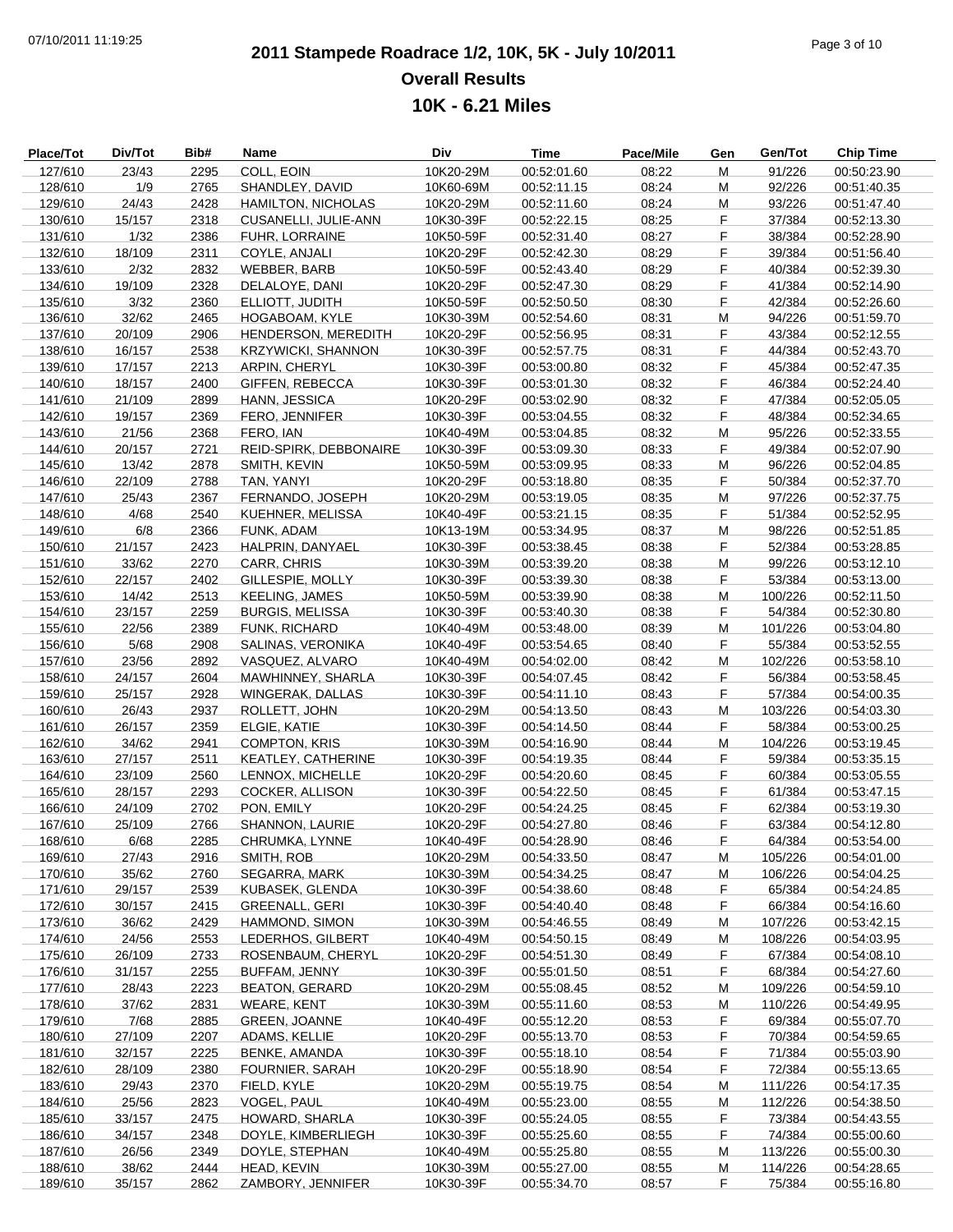# **2011 Stampede Roadrace 1/2, 10K, 5K - July 10/2011** 07/10/2011 11:19:26 Page 4 of 10 **Overall Results 10K - 6.21 Miles**

| <b>Place/Tot</b> | Div/Tot | Bib# | Name                              | Div       | Time        | Pace/Mile | Gen | Gen/Tot | <b>Chip Time</b> |
|------------------|---------|------|-----------------------------------|-----------|-------------|-----------|-----|---------|------------------|
| 190/610          | 8/68    | 2299 | CONLIN, ALISON                    | 10K40-49F | 00:55:34.80 | 08:57     | F   | 76/384  | 00:55:05.95      |
| 191/610          | 36/157  | 2499 | JO, CHRISTY                       | 10K30-39F | 00:55:36.35 | 08:57     | F   | 77/384  | 00:55:29.95      |
| 192/610          | 29/109  | 2627 | <b>MERCIER, ERIN</b>              | 10K20-29F | 00:55:38.35 | 08:57     | F   | 78/384  | 00:54:33.20      |
| 193/610          | 2/9     | 2534 | KORT, BRIAN                       | 10K60-69M | 00:55:41.25 | 08:58     | M   | 115/226 | 00:55:05.65      |
| 194/610          | 27/56   | 2320 | DA COSTA GOMEZ, FELIX             | 10K40-49M | 00:55:42.00 | 08:58     | M   | 116/226 | 00:55:29.10      |
| 195/610          | 37/157  | 2581 | LUPUL, SHERI                      | 10K30-39F | 00:55:42.35 | 08:58     | F   | 79/384  | 00:55:00.85      |
| 196/610          | 39/62   | 2390 | <b>GAGNON, ERIC</b>               | 10K30-39M | 00:55:43.35 | 08:58     | M   | 117/226 | 00:55:31.35      |
| 197/610          | 30/109  | 2840 | WIENS, MAGEN                      | 10K20-29F | 00:55:47.15 | 08:58     | F   | 80/384  | 00:54:58.15      |
| 198/610          | 31/109  | 2629 | METCALFE, R                       | 10K20-29F | 00:55:49.10 | 08:59     | F   | 81/384  | 00:55:05.55      |
| 199/610          | 32/109  | 2645 | MULEKOVA, NATALIA                 | 10K20-29F | 00:55:50.10 | 08:59     | F   | 82/384  | 00:55:24.55      |
| 200/610          | 15/42   | 2637 | MOORE, JOHN                       | 10K50-59M | 00:55:53.40 | 08:59     | M   | 118/226 | 00:55:43.20      |
| 201/610          | 16/42   | 2611 | MCDONALD, JOHN                    | 10K50-59M | 00:56:00.25 | 09:01     | M   | 119/226 | 00:55:28.65      |
| 202/610          | 33/109  | 2703 | POPE, GRACE                       | 10K20-29F | 00:56:01.35 | 09:01     | F   | 83/384  | 00:55:27.10      |
| 203/610          | 38/157  | 2900 | <b>INGLIS, JULIE</b>              | 10K30-39F | 00:56:02.75 | 09:01     | F   | 84/384  | 00:55:13.40      |
| 204/610          | 34/109  | 2920 | SALBUVIK, SONJA                   | 10K20-29F | 00:56:14.00 | 09:03     | F   | 85/384  | 00:55:26.35      |
| 205/610          | 39/157  | 2466 | HOGAN, BRIGID                     | 10K30-39F | 00:56:14.25 | 09:03     | F   | 86/384  | 00:55:21.45      |
| 206/610          | 35/109  | 2437 | HARRISON, TENNILLE                | 10K20-29F | 00:56:14.45 | 09:03     | F   | 87/384  | 00:55:34.50      |
| 207/610          | 40/62   | 2729 | ROBERTS, PAUL                     | 10K30-39M | 00:56:15.10 | 09:03     | M   | 120/226 | 00:55:24.65      |
| 208/610          | 40/157  | 2750 | SAPERGIA, SOPHIE                  | 10K30-39F | 00:56:15.20 | 09:03     | F   | 88/384  | 00:55:34.80      |
| 209/610          | 36/109  | 2599 | MAHAJAN, SAPNA                    | 10K20-29F | 00:56:15.75 | 09:03     | F   | 89/384  | 00:55:35.55      |
| 210/610          | 9/68    | 1568 | KENNEDY, JEAN                     | 10K40-49F | 00:56:22.40 | 09:04     | F   | 90/384  | 00:52:34.90      |
| 211/610          | 41/157  | 2470 | HONG, JULIE                       | 10K30-39F | 00:56:23.40 | 09:04     | F   | 91/384  | 00:55:47.25      |
|                  |         |      | KAWAKAMI. JUN                     |           |             | 09:04     | M   |         |                  |
| 212/610          | 41/62   | 2509 |                                   | 10K30-39M | 00:56:23.70 |           |     | 121/226 | 00:55:46.90      |
| 213/610          | 42/157  | 2857 | YOUNG, JENNIFER                   | 10K30-39F | 00:56:32.80 | 09:06     | F   | 92/384  | 00:56:04.20      |
| 214/610          | 37/109  | 2849 | WOOLF, AMY                        | 10K20-29F | 00:56:33.50 | 09:06     | F   | 93/384  | 00:56:05.10      |
| 215/610          | 38/109  | 2893 | ARNESON, MEGAN                    | 10K20-29F | 00:56:40.00 | 09:07     | F   | 94/384  | 00:56:18.05      |
| 216/610          | 43/157  | 2274 | CHAN, JANICE                      | 10K30-39F | 00:56:40.75 | 09:07     | F   | 95/384  | 00:56:01.65      |
| 217/610          | 10/68   | 2235 | <b>BOSCH, VONNIE</b>              | 10K40-49F | 00:56:41.50 | 09:07     | F   | 96/384  | 00:56:23.10      |
| 218/610          | 39/109  | 2500 | JOHAL, NICKI                      | 10K20-29F | 00:56:42.40 | 09:07     | F   | 97/384  | 00:56:34.60      |
| 219/610          | 44/157  | 2819 | VERHELST, TWYLA                   | 10K30-39F | 00:56:43.70 | 09:08     | F   | 98/384  | 00:56:14.50      |
| 220/610          | 11/68   | 2818 | VAREY, JENNIFER                   | 10K40-49F | 00:56:45.50 | 09:08     | F   | 99/384  | 00:55:33.00      |
| 221/610          | 28/56   | 2290 | CLARK, JON                        | 10K40-49M | 00:56:51.45 | 09:09     | M   | 122/226 | 00:55:56.75      |
| 222/610          | 12/68   | 2589 | MACK-GRANGER, CHRISTINE 10K40-49F |           | 00:56:58.25 | 09:10     | F   | 100/384 | 00:55:35.35      |
| 223/610          | 45/157  | 2522 | <b>KESKIC, KRISTY</b>             | 10K30-39F | 00:56:59.65 | 09:10     | F   | 101/384 | 00:56:37.95      |
| 224/610          | 46/157  | 2580 | LUPART, VANESSA                   | 10K30-39F | 00:57:05.10 | 09:11     | F.  | 102/384 | 00:56:22.85      |
| 225/610          | 42/62   | 2454 | HEYWOOD, SEAN                     | 10K30-39M | 00:57:05.55 | 09:11     | M   | 123/226 | 00:56:22.30      |
| 226/610          | 3/13    | 2302 | CONWAY, HALLI                     | 10K13-19F | 00:57:09.80 | 09:12     | F   | 103/384 | 00:57:03.15      |
| 227/610          | 4/32    | 2304 | CONWAY, PATSY                     | 10K50-59F | 00:57:10.00 | 09:12     | F   | 104/384 | 00:57:02.50      |
| 228/610          | 13/68   | 2551 | LAYTON, KANDI                     | 10K40-49F | 00:57:11.60 | 09:12     | F.  | 105/384 | 00:56:54.05      |
| 229/610          | 17/42   | 2455 | HILDEBRANDT, DALE                 | 10K50-59M | 00:57:19.95 | 09:13     | M   | 124/226 | 00:56:02.45      |
| 230/610          | 14/68   | 2341 | DICKSON, LAURA                    | 10K40-49F | 00:57:25.40 | 09:14     | F   | 106/384 | 00:56:59.40      |
| 231/610          | 47/157  | 2214 | ATTWELL, SARAH                    | 10K30-39F | 00:57:25.60 | 09:14     | F   | 107/384 | 00:57:06.15      |
| 232/610          | 48/157  | 2939 | <b>SCHAFFER, KRIS</b>             | 10K30-39F | 00:57:30.15 | 09:15     | F.  | 108/384 | 00:57:19.35      |
| 233/610          | 43/62   | 2512 | KEATLEY, JOSH                     | 10K30-39M | 00:57:31.00 | 09:15     | M   | 125/226 | 00:56:46.30      |
| 234/610          | 15/68   | 2383 | FRERE SCHMIDT, RINKY              | 10K40-49F | 00:57:33.00 | 09:16     | F   | 109/384 | 00:57:10.40      |
| 235/610          | 49/157  | 2331 | DERRAUGH, TANIA                   | 10K30-39F | 00:57:34.65 | 09:16     | F   | 110/384 | 00:56:26.85      |
| 236/610          | 44/62   | 2452 | HEWITT, SEAN                      | 10K30-39M | 00:57:37.05 | 09:16     | M   | 126/226 | 00:56:49.90      |
| 237/610          | 19/42   | 2209 | AIELLO, ROBERT                    | 10K50-59M | 00:57:38.10 | 09:16     | M   | 127/226 | 00:56:08.55      |
| 238/610          | 18/42   | 2741 | SADLER, JONATHAN                  | 10K50-59M | 00:57:38.10 | 09:16     | M   | 128/226 | 00:56:27.80      |
| 239/610          | 40/109  | 2754 | <b>SCHALIN, ELYSE</b>             | 10K20-29F | 00:57:42.30 | 09:17     | F   | 111/384 | 00:56:20.15      |
| 240/610          | 50/157  | 2814 | VAN, NINA                         | 10K30-39F | 00:57:42.90 | 09:17     | F.  | 112/384 | 00:56:24.85      |
| 241/610          | 5/32    | 2693 | PERCIVAL, DONNA                   | 10K50-59F | 00:57:47.30 | 09:18     | F   | 113/384 | 00:57:35.00      |
| 242/610          | 29/56   | 2261 | <b>BUSH, JAMES</b>                | 10K40-49M | 00:57:51.25 | 09:18     | M   | 129/226 | 00:56:10.65      |
| 243/610          | 51/157  | 2340 | DICKINSON, MICHELLE               | 10K30-39F | 00:57:51.85 | 09:19     | F.  | 114/384 | 00:57:37.55      |
| 244/610          | 52/157  | 2561 | LEUNG, JANET                      | 10K30-39F | 00:57:53.80 | 09:19     | F   | 115/384 | 00:57:33.30      |
| 245/610          | 20/42   | 2755 | <b>SCHALIN, GERRY</b>             | 10K50-59M | 00:57:56.20 | 09:19     | M   | 130/226 | 00:56:31.30      |
| 246/610          | 41/109  | 2450 | HEREYGERS, LESLEY                 | 10K20-29F | 00:57:56.25 | 09:19     | F   | 116/384 | 00:57:03.75      |
| 247/610          | 53/157  | 2327 | DEERHAWKE, PHOENIX                | 10K30-39F | 00:57:59.50 | 09:20     | F   | 117/384 | 00:57:48.55      |
| 248/610          | 1/3     | 2646 | MURPHY, DYLAN                     | 10K12&UM  | 00:58:00.40 | 09:20     | M   | 131/226 | 00:57:47.80      |
| 249/610          | 45/62   | 2532 | KOKOTT, RYAN                      | 10K30-39M | 00:58:02.75 | 09:20     | м   | 132/226 | 00:56:32.55      |
| 250/610          | 46/62   | 2739 | SABADO, JR                        | 10K30-39M | 00:58:04.15 | 09:21     | M   | 133/226 | 00:49:42.35      |
| 251/610          | 54/157  | 2481 | HUYNH, HOA                        | 10K30-39F | 00:58:04.25 | 09:21     | F   | 118/384 | 00:57:13.35      |
| 252/610          | 30/43   | 2671 | OHENE, JAMES                      | 10K20-29M | 00:58:05.60 | 09:21     | M   | 134/226 | 00:56:29.30      |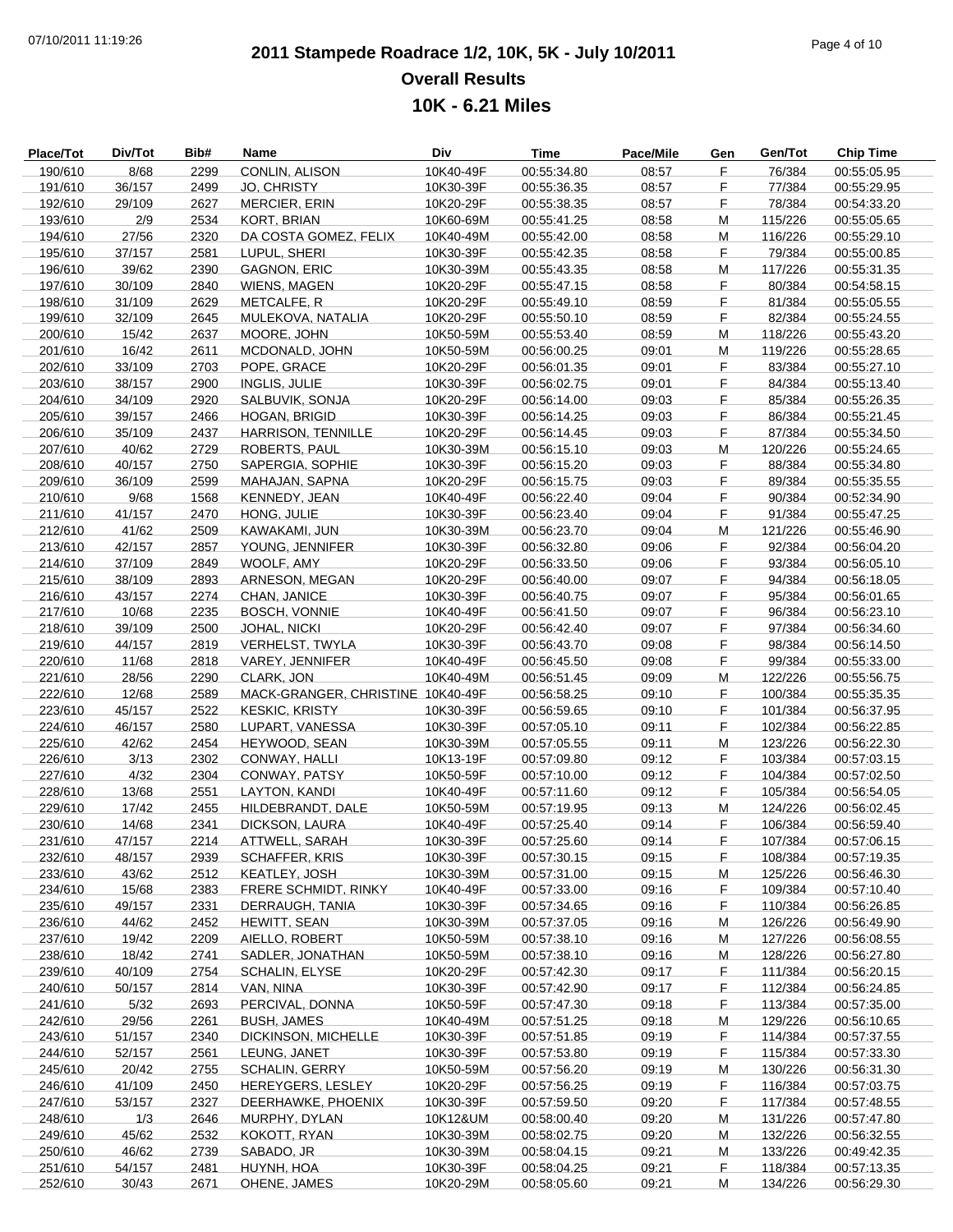# **2011 Stampede Roadrace 1/2, 10K, 5K - July 10/2011** 07/10/2011 11:19:26 Page 5 of 10 **Overall Results 10K - 6.21 Miles**

| Place/Tot | Div/Tot | Bib# | Name                    | Div       | <b>Time</b> | Pace/Mile | Gen | Gen/Tot | <b>Chip Time</b> |
|-----------|---------|------|-------------------------|-----------|-------------|-----------|-----|---------|------------------|
| 253/610   | 55/157  | 2770 | SILVESTRI, JOSEPHINE    | 10K30-39F | 00:58:05.60 | 09:21     | F   | 119/384 | 00:57:14.10      |
| 254/610   | 1/4     | 2802 | TIMOFFEE, HELEN         | 10K60-69F | 00:58:06.60 | 09:21     | F   | 120/384 | 00:57:33.90      |
| 255/610   | 30/56   | 2640 | <b>MORIN, ROBERT</b>    | 10K40-49M | 00:58:08.30 | 09:21     | M   | 135/226 | 00:56:46.90      |
| 256/610   | 16/68   | 2250 | <b>BROCK, MARSHA</b>    | 10K40-49F | 00:58:10.15 | 09:21     | F   | 121/384 | 00:57:10.25      |
| 257/610   | 42/109  | 2364 | ENTZ, REBECCA           | 10K20-29F | 00:58:12.00 | 09:22     | F   | 122/384 | 00:57:19.70      |
| 258/610   | 17/68   | 2600 | MAIDMENT, TANYA         | 10K40-49F | 00:58:12.80 | 09:22     | F   | 123/384 | 00:57:55.55      |
| 259/610   | 47/62   | 2858 | YOUNG, KEVIN            | 10K30-39M | 00:58:13.10 | 09:22     | M   | 136/226 | 00:58:04.90      |
| 260/610   | 43/109  | 2208 |                         | 10K20-29F | 00:58:13.10 | 09:22     | F   | 124/384 | 00:57:56.30      |
|           |         |      | AGATE, EMILY            |           |             |           |     |         |                  |
| 261/610   | 6/32    | 2263 | <b>BUTTS, VICKIE</b>    | 10K50-59F | 00:58:13.60 | 09:22     | F   | 125/384 | 00:57:50.55      |
| 262/610   | 31/56   | 2664 | NORTON, NICK            | 10K40-49M | 00:58:13.90 | 09:22     | M   | 137/226 | 00:58:06.90      |
| 263/610   | 2/3     | 2648 | MURPHY, LIAM            | 10K12&UM  | 00:58:16.85 | 09:23     | M   | 138/226 | 00:58:04.45      |
| 264/610   | 3/9     | 2792 | TAYLOR, MALCOLM         | 10K60-69M | 00:58:22.05 | 09:23     | M   | 139/226 | 00:57:50.00      |
| 265/610   | 21/42   | 2242 | BOYD, GORDON            | 10K50-59M | 00:58:22.70 | 09:24     | M   | 140/226 | 00:57:50.40      |
| 266/610   | 18/68   | 2830 | <b>WATTIE, LORRAINE</b> | 10K40-49F | 00:58:22.85 | 09:24     | F   | 126/384 | 00:58:11.25      |
| 267/610   | 4/13    | 2621 | MCNEILLY, ALLISON       | 10K13-19F | 00:58:23.00 | 09:24     | F   | 127/384 | 00:57:54.75      |
| 268/610   | 44/109  | 2907 | SAMPSON, CASSIE         | 10K20-29F | 00:58:28.85 | 09:25     | F   | 128/384 | 00:57:54.15      |
| 269/610   | 45/109  | 2698 | PILLMAN, JESSICA        | 10K20-29F | 00:58:32.20 | 09:25     | F   | 129/384 | 00:57:48.95      |
| 270/610   | 19/68   | 2686 | PAWLUK, LARA            | 10K40-49F | 00:58:32.40 | 09:25     | F   | 130/384 | 00:57:28.65      |
| 271/610   | 22/42   | 2787 | SURTEES, JEFF           | 10K50-59M | 00:58:35.20 | 09:26     | M   | 141/226 | 00:57:46.75      |
| 272/610   | 46/109  | 2472 | <b>HOPKINS, ALLISON</b> | 10K20-29F | 00:58:37.10 | 09:26     | F   | 131/384 | 00:58:22.30      |
| 273/610   | 56/157  | 2738 | RYCKMAN, CHRISTINE      | 10K30-39F | 00:58:38.00 | 09:26     | F   | 132/384 | 00:58:21.70      |
| 274/610   | 5/13    | 2435 | HARRIMAN, CALEY         | 10K13-19F | 00:58:42.15 | 09:27     | F   | 133/384 | 00:57:18.70      |
| 275/610   | 32/56   | 2350 | DRIEDGER, KEVIN         | 10K40-49M | 00:58:47.15 | 09:27     | M   | 142/226 | 00:57:03.35      |
| 276/610   | 57/157  | 2778 | SPANKE, KELLY           | 10K30-39F | 00:58:49.65 | 09:28     | F   | 134/384 | 00:57:58.55      |
| 277/610   | 33/56   | 2562 | LEVEQUE, PETER          | 10K40-49M | 00:58:49.80 | 09:28     | M   | 143/226 | 00:57:45.70      |
|           |         |      | CAMPBELL, AILENE        |           |             |           | F   |         |                  |
| 278/610   | 48/109  | 2265 |                         | 10K20-29F | 00:58:50.50 | 09:28     |     | 136/384 | 00:58:09.60      |
| 279/610   | 47/109  | 2881 | <b>BRUNI, AMANDA</b>    | 10K20-29F | 00:58:50.50 | 09:28     | F   | 135/384 | 00:58:08.60      |
| 280/610   | 34/56   | 2820 | <b>VICKERS, GARY</b>    | 10K40-49M | 00:58:53.15 | 09:28     | M   | 144/226 | 00:58:17.05      |
| 281/610   | 23/42   | 2289 | CLARK, JAMIE            | 10K50-59M | 00:58:53.65 | 09:29     | М   | 145/226 | 00:58:34.85      |
| 282/610   | 49/109  | 2853 | WURZ, AMANDA            | 10K20-29F | 00:58:56.45 | 09:29     | F   | 137/384 | 00:58:04.40      |
| 283/610   | 58/157  | 2631 | MIGNEAULT, NAAVA        | 10K30-39F | 00:58:56.75 | 09:29     | F   | 138/384 | 00:58:03.75      |
| 284/610   | 59/157  | 2546 | LAJOIE, DANIELLE        | 10K30-39F | 00:58:59.80 | 09:30     | F   | 139/384 | 00:58:30.75      |
| 285/610   | 7/32    | 2436 | HARRIMAN, SHELLEY       | 10K50-59F | 00:59:01.30 | 09:30     | F   | 140/384 | 00:57:38.00      |
| 286/610   | 24/42   | 2559 | LEITENBERGER, HARVEY    | 10K50-59M | 00:59:01.30 | 09:30     | M   | 146/226 | 00:58:57.40      |
| 287/610   | 60/157  | 2841 | <b>WILSON, ELLA</b>     | 10K30-39F | 00:59:01.40 | 09:30     | F   | 141/384 | 00:58:01.95      |
| 288/610   | 35/56   | 2626 | MELDRUM, DAN            | 10K40-49M | 00:59:01.60 | 09:30     | M   | 147/226 | 00:57:49.00      |
| 289/610   | 61/157  | 2411 | <b>GRAHAM, ANDREA</b>   | 10K30-39F | 00:59:05.50 | 09:31     | F   | 142/384 | 00:58:46.60      |
| 290/610   | 8/32    | 2486 | <b>IWANCHUK, DIANE</b>  | 10K50-59F | 00:59:07.15 | 09:31     | F   | 143/384 | 00:59:01.60      |
| 291/610   | 48/62   | 2594 | MACNAB, ALEX            | 10K30-39M | 00:59:07.75 | 09:31     | M   | 148/226 | 00:58:38.55      |
| 292/610   | 25/42   | 2834 | <b>WEGENER, DON</b>     | 10K50-59M | 00:59:08.50 | 09:31     | M   | 149/226 | 00:58:55.25      |
| 293/610   | 26/42   | 2231 | <b>BLOKLAND, EMILE</b>  | 10K50-59M | 00:59:09.05 | 09:31     | M   | 150/226 | 00:58:56.35      |
| 294/610   | 62/157  | 2433 | REGIER, CHASTITY        | 10K30-39F | 00:59:13.45 | 09:32     | F,  | 144/384 | 00:58:05.50      |
| 295/610   | 63/157  | 2550 | LAW, JODIE              | 10K30-39F | 00:59:14.30 | 09:32     | F   | 145/384 | 00:58:41.35      |
| 296/610   | 36/56   | 2944 | DEPALEZIEUX, ED         | 10K40-49M | 00:59:15.70 | 09:32     | M   | 151/226 | 00:58:12.30      |
|           |         |      | <b>DESBARATS, LAURA</b> |           |             |           |     |         |                  |
| 297/610   | 50/109  | 2332 |                         | 10K20-29F | 00:59:17.80 | 09:32     | F.  | 146/384 | 00:58:48.00      |
| 298/610   | 1/3     | 2485 | ITO, YOSHIAKI           | 10K70+M   | 00:59:27.20 | 09:34     | M   | 152/226 | 00:58:37.95      |
| 299/610   | 9/32    | 2430 | HANNA, PAULETTE         | 10K50-59F | 00:59:29.55 | 09:34     | F   | 147/384 | 00:59:05.60      |
| 300/610   | 64/157  | 2642 | MOROZ, MARNIE           | 10K30-39F | 00:59:32.50 | 09:35     | F   | 148/384 | 00:58:28.10      |
| 301/610   | 27/42   | 2244 | BOYLE, KEVIN            | 10K50-59M | 00:59:40.75 | 09:36     | M   | 153/226 | 00:58:39.05      |
| 302/610   | 10/32   | 2623 | MEDING, ELAINE          | 10K50-59F | 00:59:51.05 | 09:38     | F   | 149/384 | 00:59:26.75      |
| 303/610   | 65/157  | 2365 | ETIENNE, MONIQUE        | 10K30-39F | 01:00:00.00 | 09:39     | F   | 150/384 | 00:58:15.30      |
| 304/610   | 66/157  | 2215 | AWDE, JEN               | 10K30-39F | 01:00:03.75 | 09:40     | F   | 151/384 | 00:58:59.70      |
| 305/610   | 67/157  | 2740 | SACREY BUTLER, JOHNNA   | 10K30-39F | 01:00:10.35 | 09:41     | F   | 152/384 | 01:00:02.85      |
| 306/610   | 20/68   | 2768 | SHLAH, DENA             | 10K40-49F | 01:00:12.90 | 09:41     | F   | 153/384 | 00:59:56.20      |
| 307/610   | 21/68   | 2351 | DRIEDGER, VAL           | 10K40-49F | 01:00:18.00 | 09:42     | F   | 154/384 | 00:58:33.50      |
| 308/610   | 28/42   | 2447 | HENDERSON, JIM          | 10K50-59M | 01:00:18.90 | 09:42     | M   | 154/226 | 00:59:32.25      |
| 309/610   | 51/109  | 2306 | COOPER, JENNIFER        | 10K20-29F | 01:00:19.05 | 09:42     | F.  | 155/384 | 00:59:33.05      |
| 310/610   | 68/157  | 2283 | WHITE, CHRISTA          | 10K30-39F | 01:00:27.75 | 09:44     | F   | 156/384 | 00:59:42.35      |
| 311/610   | 29/42   | 2913 | <b>HAMILTON, MYLES</b>  | 10K50-59M | 01:00:31.60 | 09:44     | M   | 155/226 | 01:00:02.20      |
| 312/610   | 4/9     | 2409 | <b>GOSAL, BALJIT</b>    | 10K60-69M | 01:00:34.45 | 09:45     | M   | 156/226 | 01:00:33.55      |
| 313/610   | 37/56   | 2292 | CLARKE, ROB             | 10K40-49M | 01:00:35.95 | 09:45     | M   | 157/226 | 01:00:17.00      |
| 314/610   | 69/157  | 2876 | PAULSON, SHAUNA         | 10K30-39F | 01:00:40.80 | 09:46     | F.  | 157/384 | 01:00:05.95      |
| 315/610   | 5/9     | 2254 | BRYGIDYR, ALAN          | 10K60-69M | 01:00:42.95 |           | M   | 158/226 | 00:59:58.85      |
|           |         |      |                         |           |             | 09:46     |     |         |                  |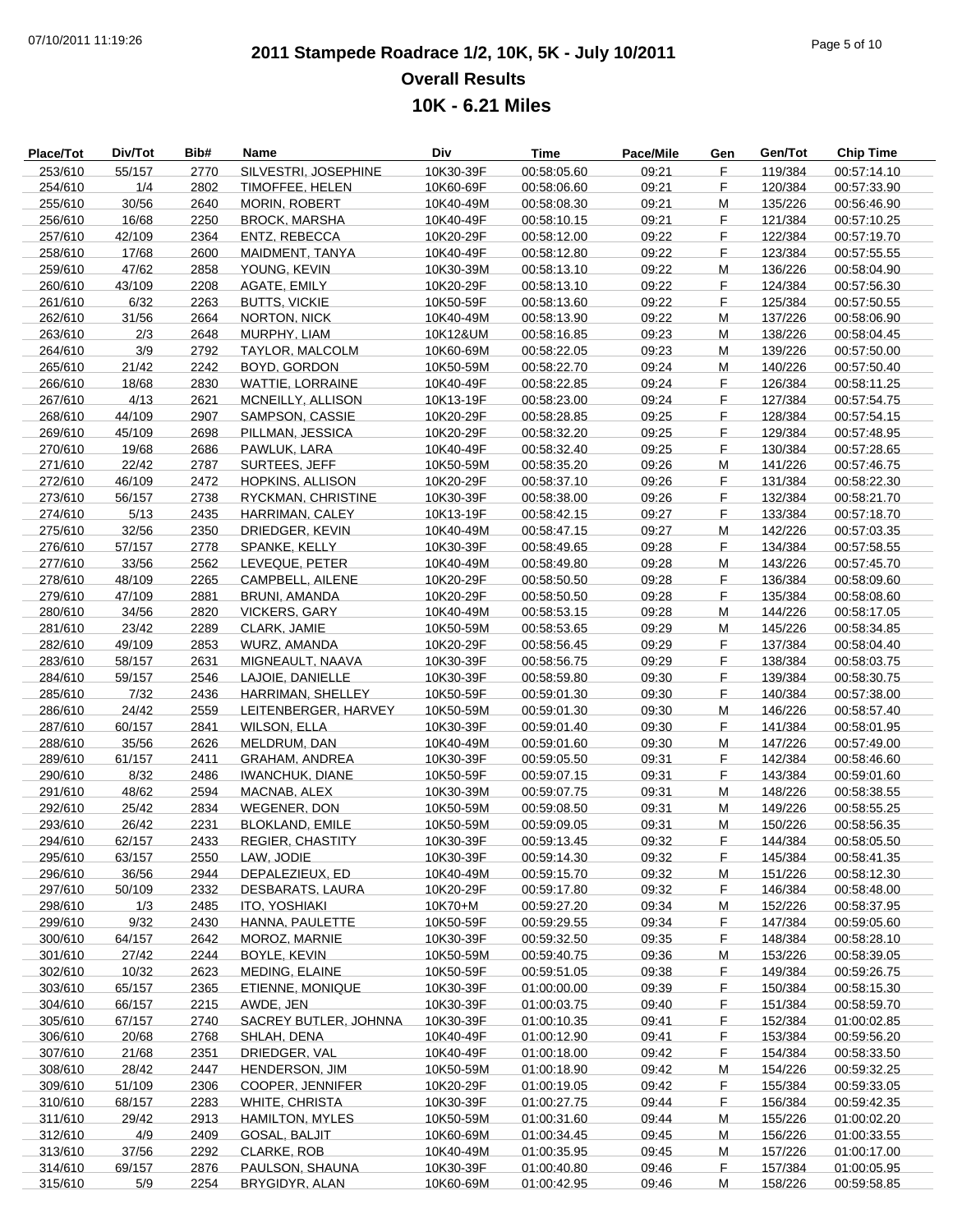# **2011 Stampede Roadrace 1/2, 10K, 5K - July 10/2011** 07/10/2011 11:19:27 Page 6 of 10 **Overall Results 10K - 6.21 Miles**

| Place/Tot | Div/Tot | Bib# | Name                   | Div       | <b>Time</b> | Pace/Mile | Gen | Gen/Tot | <b>Chip Time</b> |
|-----------|---------|------|------------------------|-----------|-------------|-----------|-----|---------|------------------|
| 316/610   | 70/157  | 2344 | DONALD, ANNA           | 10K30-39F | 01:00:43.35 | 09:46     | F   | 158/384 | 01:00:25.45      |
| 317/610   | 52/109  | 2503 | JOHNSTONE, SHYLA       | 10K20-29F | 01:00:46.35 | 09:47     | F   | 159/384 | 01:00:20.85      |
| 318/610   | 22/68   | 2675 | OLSEN, LINDA           | 10K40-49F | 01:00:48.85 | 09:47     | F   | 160/384 | 01:00:39.80      |
|           |         |      |                        |           |             |           | F   |         |                  |
| 319/610   | 71/157  | 2406 | GONZALEZ, CAROLINA     | 10K30-39F | 01:00:51.00 | 09:47     |     | 161/384 | 01:00:35.20      |
| 320/610   | 31/43   | 2424 | HALVORSEN, JEFF        | 10K20-29M | 01:00:52.10 | 09:48     | M   | 159/226 | 00:59:48.25      |
| 321/610   | 23/68   | 2569 | LOHMANN, MARILYN       | 10K40-49F | 01:01:04.15 | 09:50     | F   | 162/384 | 00:59:55.90      |
| 322/610   | 49/62   | 2942 | ZELLER, NEIL           | 10K30-39M | 01:01:08.10 | 09:50     | M   | 160/226 | 01:00:40.45      |
| 323/610   | 24/68   | 2931 | CHRISTENSEN, JANIS     | 10K40-49F | 01:01:08.40 | 09:50     | F.  | 163/384 | 01:00:30.55      |
| 324/610   | 38/56   | 2932 | MCKEEN, DOUG           | 10K40-49M | 01:01:08.55 | 09:50     | M   | 161/226 | 01:00:29.65      |
| 325/610   | 30/42   | 2688 | PEARSON, ROBERT        | 10K50-59M | 01:01:11.45 | 09:51     | M   | 162/226 | 01:00:01.75      |
|           |         |      |                        | 10K40-49F |             |           |     |         |                  |
| 326/610   | 25/68   | 2771 | SKRIVANOS, KRISTIN     |           | 01:01:22.45 | 09:52     | F   | 164/384 | 01:00:06.75      |
| 327/610   | 72/157  | 2221 | BATES-GROVER, LISA     | 10K30-39F | 01:01:23.85 | 09:53     | F   | 165/384 | 01:00:47.45      |
| 328/610   | 73/157  | 2660 | NIELSEN, SANDRA        | 10K30-39F | 01:01:24.60 | 09:53     | F   | 166/384 | 01:00:43.30      |
| 329/610   | 74/157  | 2578 | LUKINUK, ELIZABETH     | 10K30-39F | 01:01:28.05 | 09:53     | F   | 167/384 | 01:00:55.65      |
| 330/610   | 31/42   | 2313 | <b>CRUXTON, BOB</b>    | 10K50-59M | 01:01:30.30 | 09:54     | M   | 163/226 | 01:00:27.50      |
| 331/610   | 53/109  | 2326 | DEARDEN, TANIA         | 10K20-29F | 01:01:31.10 | 09:54     | F.  | 168/384 | 01:01:15.75      |
| 332/610   | 32/43   | 2844 | WINKLER, KAI           | 10K20-29M | 01:01:34.70 | 09:55     | M   | 164/226 | 01:01:01.20      |
| 333/610   | 54/109  | 2809 |                        | 10K20-29F | 01:01:36.80 | 09:55     | F   | 169/384 | 01:00:33.80      |
|           |         |      | TRUDEL, SAMANTHA       |           |             |           |     |         |                  |
| 334/610   | 55/109  | 2810 | TSE, ANGELA            | 10K20-29F | 01:01:37.80 | 09:55     | F   | 170/384 | 01:00:11.60      |
| 335/610   | 50/62   | 2723 | RESTAR, JAY            | 10K30-39M | 01:01:38.35 | 09:55     | M   | 165/226 | 01:00:56.90      |
| 336/610   | 26/68   | 2795 | TEMPEL, CINDY          | 10K40-49F | 01:01:39.20 | 09:55     | F.  | 171/384 | 01:00:54.00      |
| 337/610   | 33/43   | 2544 | <b>KWONG, EDWARD</b>   | 10K20-29M | 01:01:41.50 | 09:56     | M   | 166/226 | 01:01:18.40      |
| 338/610   | 75/157  | 2783 | STOCK, KELLY           | 10K30-39F | 01:01:41.65 | 09:56     | F   | 172/384 | 01:00:51.95      |
| 339/610   | 76/157  | 2731 | ROMITI, MARIA          | 10K30-39F | 01:01:41.80 | 09:56     | F   | 173/384 | 01:00:53.05      |
| 340/610   | 27/68   | 2751 | SAVAGE, SONYA          | 10K40-49F | 01:01:44.15 | 09:56     | F   | 174/384 | 01:01:41.40      |
|           |         |      |                        |           |             |           |     |         |                  |
| 341/610   | 77/157  | 838  | STUART, SAMANTHA       | 10K30-39F | 01:01:46.55 | 09:56     | F   | 175/384 | 01:00:58.90      |
| 342/610   | 6/13    | 2769 | SHUKSTER, MORGAN       | 10K13-19F | 01:01:49.60 | 09:57     | F   | 176/384 | 01:01:28.20      |
| 343/610   | 7/13    | 2822 | <b>VOGEL, NATHALIE</b> | 10K13-19F | 01:01:50.65 | 09:57     | F   | 177/384 | 01:01:03.85      |
| 344/610   | 39/56   | 2699 | PIRAUX, CHUCK          | 10K40-49M | 01:01:55.35 | 09:58     | M   | 167/226 | 01:01:21.35      |
| 345/610   | 6/9     | 2803 | TIMOFFEE, JERRY        | 10K60-69M | 01:01:56.40 | 09:58     | M   | 168/226 | 01:01:24.00      |
| 346/610   | 78/157  | 2384 | FROST, AMANDA          | 10K30-39F | 01:01:56.70 | 09:58     | F   | 178/384 | 01:00:17.20      |
| 347/610   | 79/157  | 2549 | LAUSCHER, REGAN        | 10K30-39F | 01:02:00.35 | 09:59     | F   | 179/384 | 01:00:59.80      |
|           |         |      |                        | 10K30-39M |             |           |     |         |                  |
| 348/610   | 51/62   | 2468 | HOLLMAN, LANDON        |           | 01:02:01.15 | 09:59     | M   | 169/226 | 01:01:00.30      |
| 349/610   | 8/13    | 2744 | SAGAN, ASHLEY          | 10K13-19F | 01:02:02.75 | 09:59     | F   | 180/384 | 01:01:39.40      |
| 350/610   | 40/56   | 2657 | NICKERSON, DUNCAN      | 10K40-49M | 01:02:07.35 | 10:00     | M   | 170/226 | 01:00:56.75      |
| 351/610   | 56/109  | 2879 | TKACH, JESSLYN         | 10K20-29F | 01:02:11.90 | 10:00     | F.  | 181/384 | 01:00:44.10      |
| 352/610   | 57/109  | 2395 | <b>GEORGE, NATASHA</b> | 10K20-29F | 01:02:12.50 | 10:01     | F   | 182/384 | 01:01:18.10      |
| 353/610   | 41/56   | 2463 | HOBBS, CURTIS          | 10K40-49M | 01:02:14.10 | 10:01     | M   | 171/226 | 01:01:08.35      |
| 354/610   | 42/56   | 2658 | NIELSEN, DOUG          | 10K40-49M | 01:02:14.25 | 10:01     | M   | 172/226 | 01:01:07.95      |
|           |         |      |                        |           | 01:02:15.70 |           | F.  |         |                  |
| 355/610   | 28/68   | 2807 | <b>TOUGH, KRISTINE</b> | 10K40-49F |             | 10:01     |     | 183/384 | 01:01:38.80      |
| 356/610   | 32/42   | 2330 | DERKSEN, GARY          | 10K50-59M | 01:02:21.05 | 10:02     | M   | 173/226 | 01:02:04.95      |
| 357/610   | 43/56   | 2791 | TAYLOR, DAVE           | 10K40-49M | 01:02:23.25 | 10:02     | М   | 174/226 | 01:00:59.00      |
| 358/610   | 80/157  | 2772 | SKROVE, TAMMIE         | 10K30-39F | 01:02:23.65 | 10:02     | F   | 184/384 | 01:01:22.00      |
| 359/610   | 29/68   | 2337 | DICASTRI, JODY         | 10K40-49F | 01:02:27.95 | 10:03     | F   | 185/384 | 01:00:52.40      |
| 360/610   | 44/56   | 2575 | LUFT, BRAD             | 10K40-49M | 01:02:28.50 | 10:03     | M   | 175/226 | 01:00:51.60      |
| 361/610   | 11/32   | 2280 | CHOATE, DEIRDRE        | 10K50-59F | 01:02:29.70 | 10:03     | F.  | 186/384 | 01:01:23.10      |
| 362/610   | 9/13    | 2685 | PAUL, MEGAN            | 10K13-19F | 01:02:31.00 | 10:04     | F   | 187/384 | 01:01:52.10      |
|           |         |      |                        |           |             |           |     |         |                  |
| 363/610   | 81/157  | 2926 | FORTOWSKY, LINDSAY     | 10K30-39F | 01:02:35.40 | 10:04     | F.  | 188/384 | 01:02:27.60      |
| 364/610   | 58/109  | 2762 | SELSING, JUSTINE       | 10K20-29F | 01:02:37.05 | 10:04     | F   | 189/384 | 01:02:13.45      |
| 365/610   | 12/32   | 2363 | ENTZ, CHARLENE         | 10K50-59F | 01:02:39.90 | 10:05     | F   | 190/384 | 01:01:47.50      |
| 366/610   | 82/157  | 2665 | O'BRIEN, ERIN          | 10K30-39F | 01:02:41.90 | 10:05     | F   | 191/384 | 01:01:45.50      |
| 367/610   | 83/157  | 2309 | COWAN, LISA            | 10K30-39F | 01:02:42.20 | 10:05     | F.  | 192/384 | 01:01:45.30      |
| 368/610   | 84/157  | 2757 | SCHULTZ, KRISTEENA     | 10K30-39F | 01:02:42.25 | 10:05     | F   | 193/384 | 01:01:37.40      |
| 369/610   | 85/157  | 2547 | LALACH, KRISTI         | 10K30-39F | 01:02:42.50 | 10:05     | F   | 194/384 | 01:01:23.60      |
|           |         |      |                        |           |             |           |     |         |                  |
| 370/610   | 59/109  | 2224 | <b>BEDARD, PASCALE</b> | 10K20-29F | 01:02:44.90 | 10:06     | F   | 195/384 | 01:02:00.00      |
| 371/610   | 30/68   | 2678 | <b>OWENS, CATHRYN</b>  | 10K40-49F | 01:02:45.50 | 10:06     | F.  | 196/384 | 01:01:52.50      |
| 372/610   | 33/42   | 2692 | PENNY, GEORGE          | 10K50-59M | 01:02:50.00 | 10:07     | M   | 176/226 | 01:01:43.75      |
| 373/610   | 7/8     | 2426 | HALWAS, DARIAN         | 10K13-19M | 01:02:53.75 | 10:07     | M   | 177/226 | 01:01:23.10      |
| 374/610   | 31/68   | 2701 | PODRUZNY, TRACY        | 10K40-49F | 01:02:56.70 | 10:08     | F   | 197/384 | 01:02:40.00      |
| 375/610   | 34/42   | 2385 | FUHR, KRIS             | 10K50-59M | 01:02:57.80 | 10:08     | M   | 178/226 | 01:02:40.60      |
| 376/610   | 60/109  | 2234 | BOJSZA, AMANDA         | 10K20-29F | 01:03:01.35 | 10:08     | F.  | 198/384 | 01:02:37.65      |
|           |         |      |                        |           |             |           |     |         |                  |
| 377/610   | 2/3     | 2668 | O'NEILL, DAN           | 10K70+M   | 01:03:02.80 | 10:09     | M   | 179/226 | 01:01:31.65      |
| 378/610   | 3/3     | 2903 | STREET, JOHN           | 10K12&UM  | 01:03:04.50 | 10:09     | M   | 180/226 | 01:02:01.55      |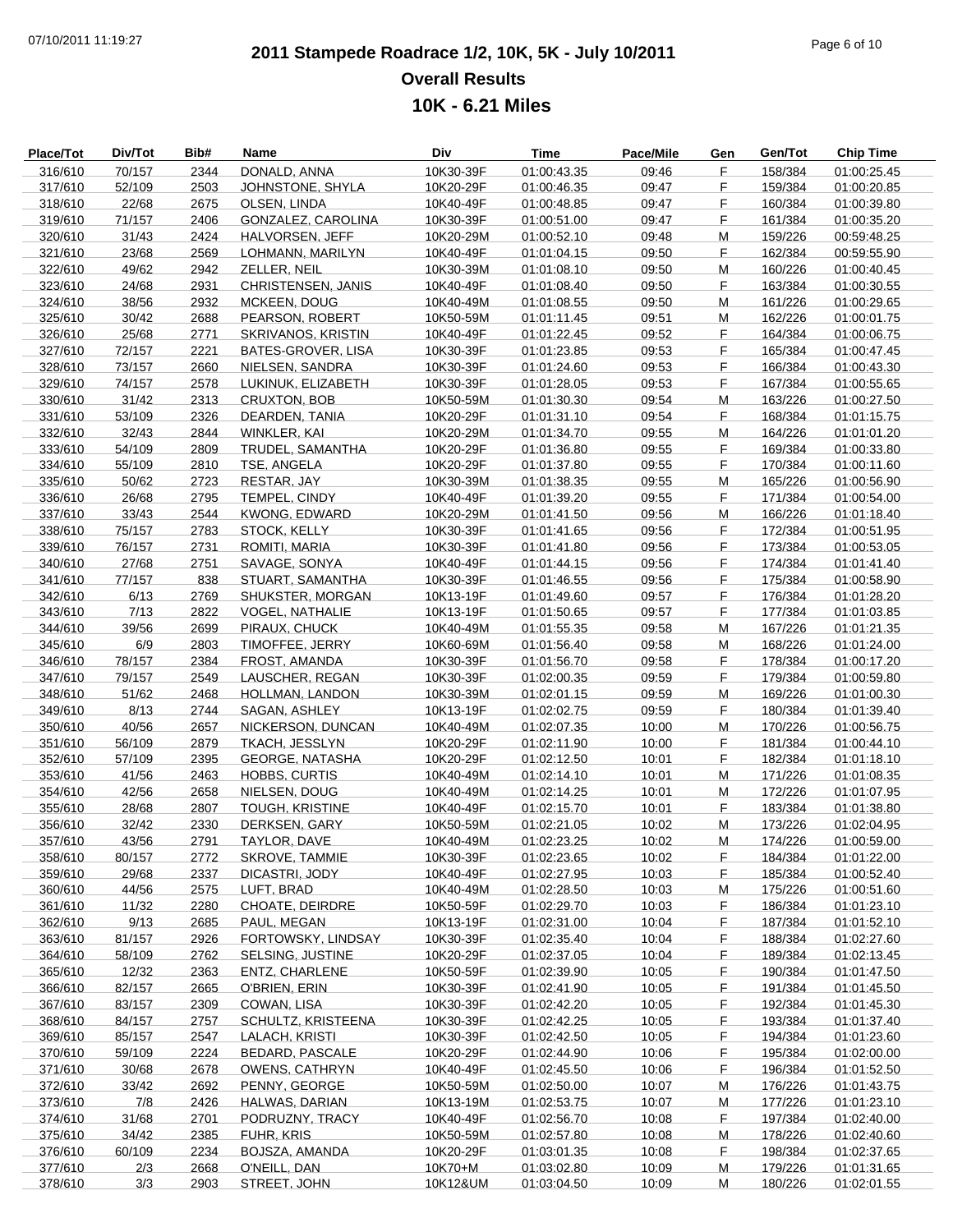# **2011 Stampede Roadrace 1/2, 10K, 5K - July 10/2011** 07/10/2011 11:19:28 Page 7 of 10 **Overall Results 10K - 6.21 Miles**

| Place/Tot | Div/Tot | Bib# | Name                               | Div       | <b>Time</b> | Pace/Mile | Gen | Gen/Tot | <b>Chip Time</b> |
|-----------|---------|------|------------------------------------|-----------|-------------|-----------|-----|---------|------------------|
| 379/610   | 61/109  | 2670 | OGGY, DANIELLE                     | 10K20-29F | 01:03:05.75 | 10:09     | F   | 199/384 | 01:02:42.25      |
| 380/610   | 86/157  | 2222 | <b>BAUER, KATY</b>                 | 10K30-39F | 01:03:09.20 | 10:10     | F.  | 200/384 | 01:02:02.65      |
| 381/610   | 62/109  | 2324 | DE JONG, CHELSEA                   | 10K20-29F | 01:03:11.10 | 10:10     | F   | 201/384 | 01:02:50.80      |
| 382/610   | 87/157  | 2747 | SANCHEZ, CAROLINA                  | 10K30-39F | 01:03:13.85 | 10:10     | F   | 202/384 | 01:03:01.85      |
| 383/610   | 45/56   | 2638 | MORGAN, JAMES                      | 10K40-49M | 01:03:15.45 | 10:11     | M   | 181/226 | 01:01:56.00      |
| 384/610   | 63/109  | 2901 | PARKER, ALICIA                     | 10K20-29F | 01:03:18.00 | 10:11     | F   | 203/384 | 01:02:03.90      |
| 385/610   | 64/109  | 2790 | TARNASKY, SAMANTHA                 | 10K20-29F | 01:03:18.40 | 10:11     | F   | 204/384 | 01:02:41.10      |
| 386/610   | 8/8     | 2789 | <b>TARNASKY, NEIL</b>              | 10K13-19M | 01:03:19.05 | 10:11     | M   | 182/226 | 01:02:41.35      |
| 387/610   | 32/68   | 2635 | MONT, SHELLY                       | 10K40-49F | 01:03:25.20 | 10:12     | F   | 205/384 | 01:02:15.30      |
|           |         |      |                                    |           |             |           | F   |         |                  |
| 388/610   | 65/109  | 2464 | HOBDAY, KATIE                      | 10K20-29F | 01:03:25.30 | 10:12     |     | 206/384 | 01:02:38.40      |
| 389/610   | 88/157  | 2709 | RAMDIN, SHANNON                    | 10K30-39F | 01:03:27.30 | 10:13     | F   | 207/384 | 01:02:27.30      |
| 390/610   | 52/62   | 2579 | LUNDEEN, DAVID                     | 10K30-39M | 01:03:28.60 | 10:13     | M   | 183/226 | 01:02:28.40      |
| 391/610   | 89/157  | 2338 | DICKIE, MICHELLE                   | 10K30-39F | 01:03:28.65 | 10:13     | F   | 208/384 | 01:02:32.85      |
| 392/610   | 66/109  | 2277 | CHECK, CHLOE                       | 10K20-29F | 01:03:30.10 | 10:13     | F   | 209/384 | 01:02:15.40      |
| 393/610   | 67/109  | 2568 | LLEWELLYN, LAURA                   | 10K20-29F | 01:03:35.00 | 10:14     | F   | 210/384 | 01:01:37.10      |
| 394/610   | 33/68   | 2284 | CHRISTOFFERSEN, MICHELLE 10K40-49F |           | 01:03:36.70 | 10:14     | F   | 211/384 | 01:03:23.15      |
| 395/610   | 90/157  | 2653 | THOMAS, NEDINE                     | 10K30-39F | 01:03:42.40 | 10:15     | F   | 212/384 | 01:02:43.90      |
| 396/610   | 34/43   | 2597 | MADAMESILA, MICO JAMES             | 10K20-29M | 01:03:47.30 | 10:16     | M   | 184/226 | 01:03:24.60      |
| 397/610   | 35/43   | 2297 | COLLIS, ADAM                       | 10K20-29M | 01:03:49.40 | 10:16     | M   | 185/226 | 01:03:02.85      |
| 398/610   | 53/62   | 2381 | FOURNIER, SEBASTIEN                | 10K30-39M | 01:03:54.30 | 10:17     | M   | 186/226 | 01:03:48.60      |
| 399/610   | 54/62   | 2310 | COYES, CHAD                        | 10K30-39M | 01:03:57.35 | 10:17     | M   | 187/226 | 01:03:44.70      |
| 400/610   | 68/109  | 2837 | WHEELER, KATHRYN                   | 10K20-29F | 01:04:06.60 | 10:19     | F.  | 213/384 | 01:03:12.30      |
| 401/610   | 34/68   | 2817 | VANDEN DOOL, GRACE                 | 10K40-49F | 01:04:07.50 | 10:19     | F   | 214/384 | 01:03:58.40      |
| 402/610   | 35/42   | 2247 | <b>BRANTER, KEITH</b>              | 10K50-59M | 01:04:10.65 | 10:20     | M   | 188/226 | 01:02:45.75      |
| 403/610   | 13/32   | 2329 | DERBECKER, SUZANNE                 | 10K50-59F | 01:04:11.50 | 10:20     | F   | 215/384 | 01:03:40.45      |
| 404/610   | 91/157  | 2294 | COISH, MICHELLE                    | 10K30-39F | 01:04:11.60 | 10:20     | F   | 216/384 | 01:03:18.30      |
| 405/610   | 7/9     | 2563 | LEWIS, GREG                        | 10K60-69M | 01:04:14.45 | 10:20     | M   | 189/226 | 01:03:39.85      |
|           |         |      |                                    |           |             |           | F   |         |                  |
| 406/610   | 14/32   | 2695 | PHILLIPS, GLORY                    | 10K50-59F | 01:04:17.65 | 10:21     |     | 217/384 | 01:03:56.80      |
| 407/610   | 92/157  | 2286 | CLAMP, AIA                         | 10K30-39F | 01:04:19.00 | 10:21     | F   | 218/384 | 01:03:46.10      |
| 408/610   | 35/68   | 2684 | PATON, GILLIAN                     | 10K40-49F | 01:04:21.30 | 10:21     | F   | 219/384 | 01:03:56.35      |
| 409/610   | 93/157  | 2398 | GIFFEN, AMANDA                     | 10K30-39F | 01:04:27.80 | 10:22     | F   | 220/384 | 01:02:57.75      |
| 410/610   | 94/157  | 2748 | SANDERS, KERRI                     | 10K30-39F | 01:04:29.15 | 10:23     | F   | 221/384 | 01:03:56.65      |
| 411/610   | 36/42   | 2441 | HAWTHORNE, BRIAN                   | 10K50-59M | 01:04:30.30 | 10:23     | M   | 190/226 | 01:04:15.15      |
| 412/610   | 55/62   | 2745 | SALI, MATT                         | 10K30-39M | 01:04:33.25 | 10:23     | M   | 191/226 | 01:03:16.90      |
| 413/610   | 36/43   | 2746 | SALI, MICHAEL                      | 10K20-29M | 01:04:33.60 | 10:23     | M   | 192/226 | 01:03:17.25      |
| 414/610   | 69/109  | 2260 | <b>BURNETT, KRISTA</b>             | 10K20-29F | 01:04:34.00 | 10:23     | F   | 222/384 | 01:03:18.20      |
| 415/610   | 56/62   | 2710 | RAMESSAR, RANDY                    | 10K30-39M | 01:04:42.10 | 10:25     | M   | 193/226 | 01:04:20.70      |
| 416/610   | 46/56   | 2896 | <b>BOECHLER, CURT</b>              | 10K40-49M | 01:04:42.10 | 10:25     | M   | 194/226 | 01:03:23.10      |
| 417/610   | 70/109  | 2756 | <b>SCHMOLD, NIKKI</b>              | 10K20-29F | 01:04:43.40 | 10:25     | F   | 224/384 | 01:04:14.40      |
| 418/610   | 95/157  | 2753 | SCHAFFER, JACKIE                   | 10K30-39F | 01:04:43.40 | 10:25     | F   | 223/384 | 01:03:38.40      |
| 419/610   | 96/157  | 2813 | TWA, KERRIA                        | 10K30-39F | 01:04:43.55 | 10:25     | F   | 225/384 | 01:03:07.35      |
| 420/610   | 71/109  | 2576 | LUI, ALICE                         | 10K20-29F | 01:04:49.90 | 10:26     | F   | 226/384 | 01:03:54.00      |
| 421/610   | 37/42   | 2541 | KUHL, GREG                         | 10K50-59M | 01:04:50.90 | 10:26     | M   | 195/226 | 01:04:41.60      |
| 422/610   | 72/109  | 2806 | TOMEI, RACHEL                      | 10K20-29F | 01:04:51.30 | 10:26     | F.  | 227/384 | 01:03:24.10      |
| 423/610   | 57/62   | 2667 | O'GRADY, PAUL                      | 10K30-39M | 01:04:58.75 | 10:27     |     | 196/226 | 01:03:29.30      |
|           |         |      |                                    |           |             |           | M   |         |                  |
| 424/610   | 73/109  | 2707 | PUSZTAY, VANESSA                   | 10K20-29F | 01:04:59.45 | 10:27     | F   | 228/384 | 01:04:08.65      |
| 425/610   | 36/68   | 2408 | GOOLIAFF, SHAUNA                   | 10K40-49F | 01:05:00.85 | 10:28     | F   | 229/384 | 01:04:07.85      |
| 426/610   | 38/42   | 2910 | MCGEACHIE, FRANK                   | 10K50-59M | 01:05:01.00 | 10:28     | M   | 197/226 | 01:04:02.30      |
| 427/610   | 97/157  | 2307 | COULL, ADELE                       | 10K30-39F | 01:05:02.10 | 10:28     | F   | 230/384 | 01:04:09.10      |
| 428/610   | 98/157  | 2613 | MCGOVERN, CARA                     | 10K30-39F | 01:05:07.00 | 10:29     | F   | 231/384 | 01:04:28.05      |
| 429/610   | 15/32   | 2451 | HEWITT, KAREN                      | 10K50-59F | 01:05:10.55 | 10:29     | F   | 232/384 | 01:04:12.65      |
| 430/610   | 99/157  | 2574 | LOVE, JENNIFER                     | 10K30-39F | 01:05:13.30 | 10:30     | F   | 233/384 | 01:03:37.80      |
| 431/610   | 100/157 | 2842 | <b>WILSON, KRISTY</b>              | 10K30-39F | 01:05:17.50 | 10:30     | F   | 234/384 | 01:04:26.55      |
| 432/610   | 74/109  | 2872 | MANZOCCO, CHRISTIANA               | 10K20-29F | 01:05:19.80 | 10:31     | F   | 235/384 | 01:05:04.65      |
| 433/610   | 75/109  | 2641 | MOROZ, ALLISON                     | 10K20-29F | 01:05:25.65 | 10:32     | F   | 236/384 | 01:04:15.10      |
| 434/610   | 37/43   | 2478 | <b>HUGHSON, PATRICK</b>            | 10K20-29M | 01:05:25.85 | 10:32     | M   | 198/226 | 01:04:01.25      |
| 435/610   | 47/56   | 2633 | MILLER, RODERICK                   | 10K40-49M | 01:05:25.85 | 10:32     | M   | 199/226 | 01:04:51.65      |
| 436/610   | 76/109  | 2759 | SEDA, KAREN                        | 10K20-29F | 01:05:26.05 | 10:32     | F   | 237/384 | 01:04:11.65      |
| 437/610   | 8/9     | 2776 | SNELL, FRED                        | 10K60-69M | 01:05:32.80 | 10:33     | M   | 200/226 | 01:04:32.80      |
| 438/610   | 38/43   | 2904 | <b>KEIRSTEAD, ANDREW</b>           | 10K20-29M | 01:05:34.55 | 10:33     | M   | 201/226 | 01:05:00.50      |
|           |         |      |                                    |           |             |           |     |         |                  |
| 439/610   | 101/157 | 2230 | <b>BLAKE, KRISTY</b>               | 10K30-39F | 01:05:35.90 | 10:33     | F.  | 238/384 | 01:05:01.95      |
| 440/610   | 77/109  | 2661 | NOLKE, JULIE                       | 10K20-29F | 01:05:37.55 | 10:34     | F   | 239/384 | 01:05:15.55      |
| 441/610   | 102/157 | 2880 | SIGOUIN, ISABELLE                  | 10K30-39F | 01:05:37.75 | 10:34     | F   | 240/384 | 01:04:15.45      |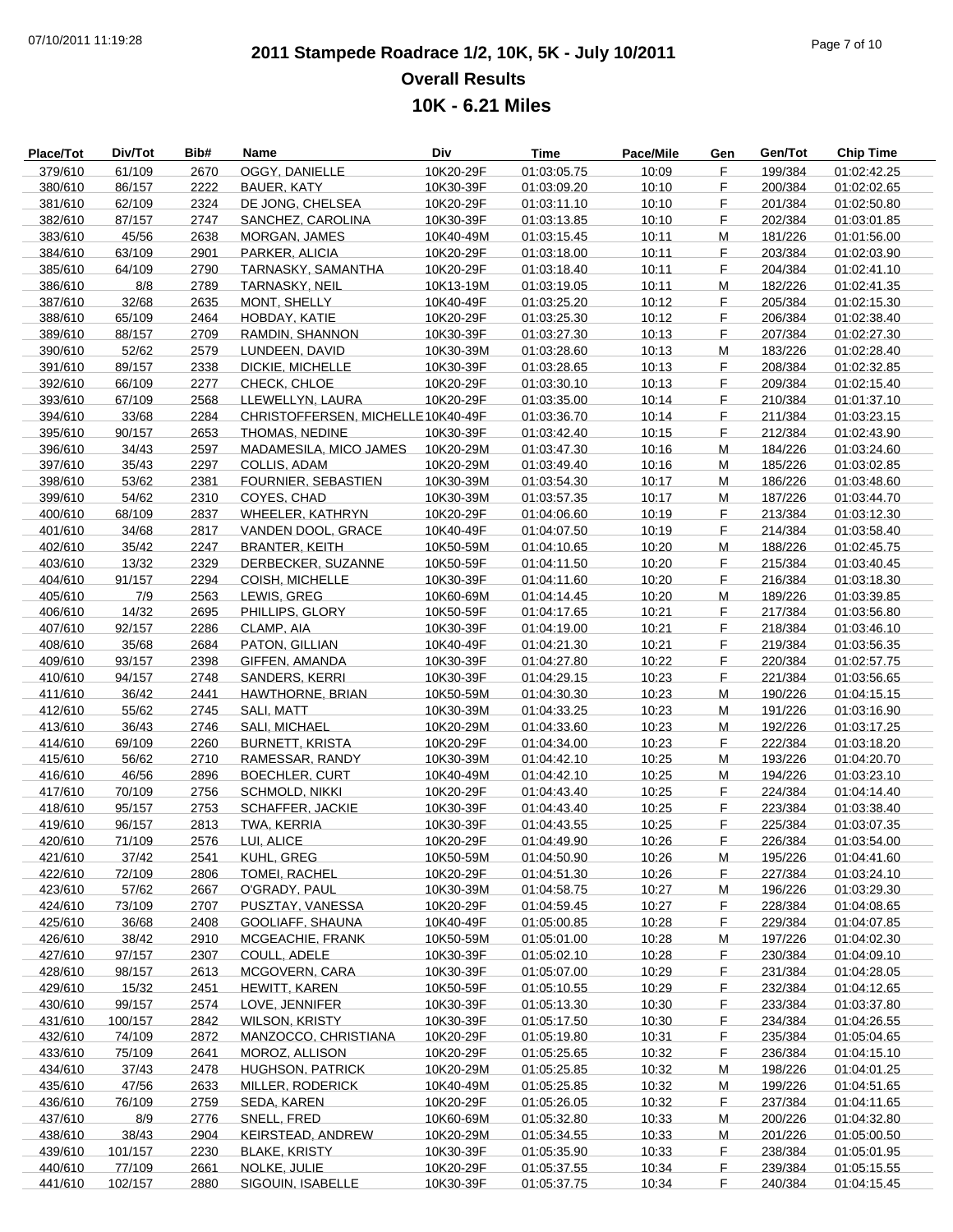# **2011 Stampede Roadrace 1/2, 10K, 5K - July 10/2011** 07/10/2011 11:19:28 Page 8 of 10 **Overall Results 10K - 6.21 Miles**

| Place/Tot | Div/Tot | Bib# | Name                     | Div       | <b>Time</b> | Pace/Mile | Gen | Gen/Tot | <b>Chip Time</b> |
|-----------|---------|------|--------------------------|-----------|-------------|-----------|-----|---------|------------------|
| 442/610   | 78/109  | 2871 | KORO, LINDSAY            | 10K20-29F | 01:05:39.00 | 10:34     | F   | 241/384 | 01:04:03.20      |
| 443/610   | 103/157 | 2794 | TEDD, TAMARA             | 10K30-39F | 01:05:40.80 | 10:34     | F   | 242/384 | 01:04:55.05      |
| 444/610   | 104/157 | 2775 | SNELL, DIANA             | 10K30-39F | 01:05:51.30 | 10:36     | F   | 243/384 | 01:04:51.50      |
| 445/610   | 37/68   | 2935 | RACKEL, LORI             | 10K40-49F | 01:05:53.15 | 10:36     | F   | 244/384 | 01:05:13.90      |
| 446/610   | 38/68   | 2933 | MOORE, DONNA             | 10K40-49F | 01:05:53.20 | 10:36     | F.  | 245/384 | 01:05:12.65      |
| 447/610   | 105/157 | 2730 | RODGER, KIMBERLY-ANNE    | 10K30-39F | 01:05:53.40 | 10:36     | F   | 246/384 | 01:04:40.65      |
| 448/610   | 39/43   | 2459 | HILL, KEVIN              | 10K20-29M | 01:05:58.15 | 10:37     | M   | 202/226 | 01:04:36.10      |
| 449/610   | 16/32   | 2456 | HILL, BARB               | 10K50-59F | 01:05:58.40 | 10:37     | F.  | 247/384 | 01:04:37.45      |
| 450/610   | 2/4     | 2726 | RINGDAHL, SARAH          | 10K60-69F | 01:06:01.50 | 10:37     | F.  | 248/384 | 01:05:25.35      |
| 451/610   | 39/68   | 2712 | RAWSON, KAREN            | 10K40-49F | 01:06:02.80 | 10:38     | F   | 249/384 | 01:04:38.25      |
| 452/610   | 106/157 | 2582 | LUSINA, BETH             | 10K30-39F | 01:06:04.00 | 10:38     | F.  | 250/384 | 01:05:26.10      |
| 453/610   | 107/157 | 2438 | GIBSON, COLLETTE         | 10K30-39F | 01:06:08.20 | 10:38     | F   | 251/384 | 01:05:30.60      |
| 454/610   | 40/43   | 2915 |                          | 10K20-29M | 01:06:08.55 | 10:39     | M   | 203/226 | 01:05:36.65      |
|           |         |      | <b>KLOIBER, PETER</b>    |           |             |           | F.  |         |                  |
| 455/610   | 40/68   | 2457 | HILL, KELLY              | 10K40-49F | 01:06:11.10 | 10:39     |     | 252/384 | 01:05:33.20      |
| 456/610   | 79/109  | 2676 | OLSEN, MEGAN             | 10K20-29F | 01:06:13.40 | 10:39     | F.  | 253/384 | 01:05:27.10      |
| 457/610   | 80/109  | 2666 | O'GRADY, KRISTY          | 10K20-29F | 01:06:16.80 | 10:40     | F   | 254/384 | 01:04:48.85      |
| 458/610   | 108/157 | 2248 | BRAUNBERGER, DANA        | 10K30-39F | 01:06:17.05 | 10:40     | F.  | 255/384 | 01:05:49.80      |
| 459/610   | 109/157 | 2656 | NEWMAN, CANDACE          | 10K30-39F | 01:06:17.30 | 10:40     | F.  | 256/384 | 01:05:49.30      |
| 460/610   | 110/157 | 2319 | CZUCZMAN, JEANNINE       | 10K30-39F | 01:06:18.90 | 10:40     | F   | 257/384 | 01:05:42.20      |
| 461/610   | 111/157 | 2696 | PIAMONTE, CECILIA        | 10K30-39F | 01:06:19.00 | 10:40     | F   | 258/384 | 01:05:33.30      |
| 462/610   | 112/157 | 2824 | <b>VOREL, NICHOLE</b>    | 10K30-39F | 01:06:20.00 | 10:40     | F.  | 259/384 | 01:05:41.60      |
| 463/610   | 113/157 | 2376 | FLAIG, ANGELA            | 10K30-39F | 01:06:29.60 | 10:42     | F   | 260/384 | 01:05:25.40      |
| 464/610   | 41/68   | 2785 | STREET, JUDY             | 10K40-49F | 01:06:32.95 | 10:42     | F.  | 261/384 | 01:05:30.05      |
| 465/610   | 42/68   | 2391 | <b>GARDNER, PATRICIA</b> | 10K40-49F | 01:06:34.70 | 10:43     | F   | 262/384 | 01:05:31.75      |
| 466/610   | 58/62   | 2764 | SHALALA, MARK            | 10K30-39M | 01:06:37.45 | 10:43     | M   | 204/226 | 01:05:49.15      |
| 467/610   | 114/157 | 2375 | FISHER, SARA             | 10K30-39F | 01:06:38.00 | 10:43     | F.  | 263/384 | 01:05:49.90      |
| 468/610   | 81/109  | 2501 | JOHANSEN, HEATHER        | 10K20-29F | 01:06:41.15 | 10:44     | F.  | 264/384 | 01:06:05.55      |
| 469/610   | 82/109  | 2567 | LIPINSKI, JOANNE         | 10K20-29F | 01:07:06.50 | 10:48     | F   | 265/384 | 01:06:23.70      |
| 470/610   | 115/157 | 2308 | COULTER, KATRINA         | 10K30-39F | 01:07:08.20 | 10:48     | F.  | 266/384 | 01:06:17.90      |
| 471/610   | 43/68   | 2357 | EDDY, HEATHER            | 10K40-49F | 01:07:10.05 | 10:48     | F   | 267/384 | 01:06:42.25      |
| 472/610   | 83/109  | 2632 | MILLER, LEAH             | 10K20-29F | 01:07:10.85 | 10:49     | F   | 268/384 | 01:06:32.70      |
| 473/610   | 84/109  | 2279 | CHO, MICHELLE            | 10K20-29F | 01:07:17.60 | 10:50     | F   | 269/384 | 01:06:22.35      |
| 474/610   | 10/13   | 2821 | VOGEL, LAUREN            | 10K13-19F | 01:07:22.75 | 10:51     | F.  | 270/384 | 01:06:37.25      |
| 475/610   | 85/109  | 2558 | LEIPNITZ, ANTJE          | 10K20-29F | 01:07:23.50 | 10:51     | F   | 271/384 | 01:07:09.00      |
| 476/610   | 86/109  | 2448 | HENNIG, SHANNON          | 10K20-29F | 01:07:31.50 | 10:52     | F.  | 272/384 | 01:06:12.95      |
| 477/610   | 44/68   | 2287 | CLANCY, DAWN             | 10K40-49F | 01:07:36.00 | 10:53     | F   | 273/384 | 01:06:15.60      |
| 478/610   | 45/68   | 2595 | MACNAUGHTON, CATHY       | 10K40-49F | 01:07:40.75 | 10:53     | F.  | 274/384 | 01:05:58.90      |
| 479/610   | 48/56   | 2596 | MACNAUGHTON, WALLY       | 10K40-49M | 01:07:41.30 | 10:53     | M   | 205/226 | 01:05:59.65      |
| 480/610   | 87/109  | 2445 | HEFFERNAN, KATHERINE     | 10K20-29F | 01:07:43.10 | 10:54     | F.  | 275/384 | 01:06:51.50      |
|           | 116/157 |      |                          |           |             |           | F   |         |                  |
| 481/610   |         | 2212 | ANDERSON, CHRISTINE      | 10K30-39F | 01:07:43.95 | 10:54     |     | 276/384 | 01:06:37.20      |
| 482/610   | 117/157 | 2548 | LAROCQUE, ANNE-MICHELE   | 10K30-39F | 01:07:49.60 | 10:55     | F   | 277/384 | 01:07:33.80      |
| 483/610   | 46/68   | 2780 | STARR, JOY               | 10K40-49F | 01:07:55.60 | 10:56     | F   | 278/384 | 01:06:32.40      |
| 484/610   | 118/157 | 2669 | OCAMPO, AMANDA           | 10K30-39F | 01:08:19.75 | 11:00     | F.  | 279/384 | 01:07:06.05      |
| 485/610   | 88/109  | 2334 | DESROSIERS, MELANIE      | 10K20-29F | 01:08:30.75 | 11:01     | F   | 280/384 | 01:08:16.35      |
| 486/610   | 89/109  | 2488 | JAGT, KATHRYN            | 10K20-29F | 01:08:41.85 | 11:03     | F.  | 281/384 | 01:08:29.45      |
| 487/610   | 47/68   | 2639 | MORGAN, LINDA            | 10K40-49F | 01:08:43.35 | 11:03     | F.  | 282/384 | 01:07:24.00      |
| 488/610   | 119/157 | 2453 | HEYWOOD, MELANIE         | 10K30-39F | 01:08:53.05 | 11:05     | F.  | 283/384 | 01:08:12.20      |
| 489/610   | 48/68   | 2612 | MCEACHERN, TRACY         | 10K40-49F | 01:09:02.55 | 11:07     | F   | 284/384 | 01:07:34.75      |
| 490/610   | 49/68   | 2216 | BAILEY, EVELYN           | 10K40-49F | 01:09:02.85 | 11:07     | F.  | 285/384 | 01:07:35.35      |
| 491/610   | 49/56   | 2356 | <b>DYKSTRA, RICK</b>     | 10K40-49M | 01:09:15.00 | 11:09     | M   | 206/226 | 01:09:13.05      |
| 492/610   | 50/68   | 2859 | YOUNG, LISA              | 10K40-49F | 01:09:15.60 | 11:09     | F.  | 286/384 | 01:08:43.85      |
| 493/610   | 90/109  | 2644 | MUCSI, ASHLEY            | 10K20-29F | 01:09:20.15 | 11:09     | F   | 287/384 | 01:09:06.10      |
| 494/610   | 17/32   | 2271 | CASSIDY, IVADELLE        | 10K50-59F | 01:09:23.45 | 11:10     | F.  | 288/384 | 01:08:40.65      |
| 495/610   | 18/32   | 2229 | BERKENPAS, KAREN         | 10K50-59F | 01:09:24.25 | 11:10     | F.  | 289/384 | 01:08:59.85      |
| 496/610   | 41/43   | 2652 | NAIDEN, MATTHEW          | 10K20-29M | 01:09:26.95 | 11:11     | M   | 207/226 | 01:07:58.25      |
| 497/610   | 91/109  | 2358 | EDIGER, DIANA            | 10K20-29F | 01:09:27.20 | 11:11     | F   | 290/384 | 01:07:58.90      |
| 498/610   | 92/109  | 2228 | <b>BERKEL, SARA</b>      | 10K20-29F | 01:09:28.10 | 11:11     | F.  | 291/384 | 01:09:04.50      |
| 499/610   | 121/157 | 2301 | CONSTANT, JENNIFER       | 10K30-39F | 01:09:28.40 | 11:11     | F.  | 293/384 | 01:08:16.60      |
| 500/610   | 120/157 | 2655 | NEMECEK, ANDREA          | 10K30-39F | 01:09:28.40 | 11:11     | F.  | 292/384 | 01:08:16.40      |
| 501/610   | 122/157 | 2278 | CHELAK, KRISTEN          | 10K30-39F | 01:09:29.95 | 11:11     | F   | 294/384 | 01:08:11.60      |
| 502/610   | 59/62   | 2237 | BOUDREAU, HAROLD         | 10K30-39M | 01:09:30.45 | 11:11     | M   | 208/226 | 01:08:12.05      |
| 503/610   | 123/157 | 2531 | KNUFF, COLLEEN           | 10K30-39F | 01:09:38.70 | 11:12     | F   | 295/384 | 01:08:19.10      |
| 504/610   | 51/68   | 2786 | SULLIVAN, ANN            | 10K40-49F | 01:09:39.05 | 11:12     | F.  | 296/384 | 01:08:19.10      |
|           |         |      |                          |           |             |           |     |         |                  |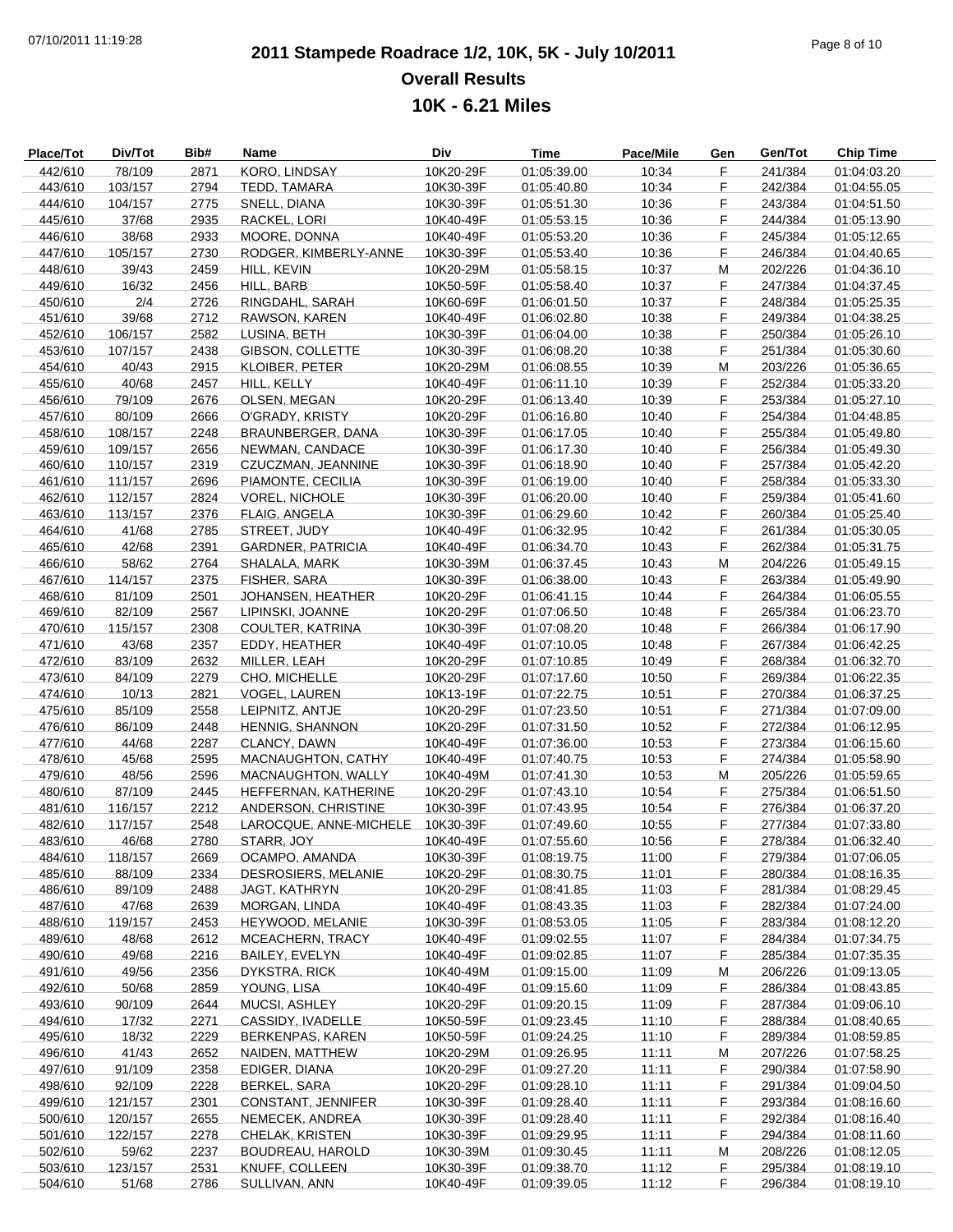# **2011 Stampede Roadrace 1/2, 10K, 5K - July 10/2011** 07/10/2011 11:19:29 Page 9 of 10 **Overall Results 10K - 6.21 Miles**

| <b>Place/Tot</b>   | Div/Tot          | Bib#         | Name                                   | Div                    | Time                       | Pace/Mile      | Gen     | Gen/Tot            | <b>Chip Time</b>           |
|--------------------|------------------|--------------|----------------------------------------|------------------------|----------------------------|----------------|---------|--------------------|----------------------------|
| 505/610            | 52/68            | 2847         | WONG, WENDY                            | 10K40-49F              | 01:09:42.00                | 11:13          | F.      | 297/384            | 01:08:51.60                |
| 506/610            | 53/68            | 2869         | KILDARE, CAROLYN                       | 10K40-49F              | 01:09:47.00                | 11:14          | F       | 298/384            | 01:08:54.20                |
| 507/610            | 54/68            | 2722         | <b>REIMER, NORMA</b>                   | 10K40-49F              | 01:09:56.90                | 11:15          | F       | 299/384            | 01:08:49.10                |
| 508/610            | 124/157          | 2586         | MACDONALD, JACQUELINE                  | 10K30-39F              | 01:09:57.00                | 11:15          | F       | 300/384            | 01:08:54.85                |
| 509/610            | 93/109           | 2264         | CALDWELL, PAULA                        | 10K20-29F              | 01:10:04.00                | 11:16          | F.      | 301/384            | 01:09:22.70                |
| 510/610            | 94/109           | 2543         | KWOK, OLIVE                            | 10K20-29F              | 01:10:10.70                | 11:18          | F       | 302/384            | 01:09:33.70                |
| 511/610            | 55/68            | 2679         | <b>OWENS, JENNIFER</b>                 | 10K40-49F              | 01:10:11.00                | 11:18          | F.      | 303/384            | 01:09:17.10                |
| 512/610            | 56/68            | 2440         | HARVIE, VIRGINIA                       | 10K40-49F              | 01:10:19.15                | 11:19          | F       | 304/384            | 01:08:57.95                |
| 513/610            | 3/3              | 2573         | LOUIE, WILLIAM                         | 10K70+M                | 01:10:21.30                | 11:19          | M       | 209/226            | 01:08:51.50                |
| 514/610            | 125/157          | 2508         | KANSKI, AUDRA                          | 10K30-39F              | 01:10:24.00                | 11:20          | F       | 305/384            | 01:08:52.80                |
| 515/610            | 95/109           | 2272         | CATES, SIAN                            | 10K20-29F              | 01:10:30.10                | 11:21          | F.      | 306/384            | 01:10:12.90                |
| 516/610            | 57/68            | 2467         | HOGG, SHELLEY                          | 10K40-49F              | 01:10:34.85                | 11:21          | F       | 307/384            | 01:10:26.25                |
| 517/610            | 58/68            | 2282         | CHOE, ELLIS                            | 10K40-49F              | 01:10:39.25                | 11:22          | F.      | 308/384            | 01:09:05.75                |
| 518/610            | 59/68            | 2251         | <b>BROST, MAUREEN</b>                  | 10K40-49F              | 01:10:41.60                | 11:23          | F       | 309/384            | 01:09:36.20                |
| 519/610            | 96/109           | 2825         | WALDEN, ASHLYN                         | 10K20-29F              | 01:10:57.50                | 11:25          | F.      | 310/384            | 01:10:28.50                |
| 520/610            | 39/42            | 2520         | <b>KERWIN, KEN</b>                     | 10K50-59M              | 01:10:58.35                | 11:25          | M       | 210/226            | 01:10:00.05                |
| 521/610            | 60/68            | 2643         | <b>MOUNTFORD, NIKKI</b>                | 10K40-49F              | 01:10:59.00                | 11:25          | F.      | 311/384            | 01:09:53.55                |
| 522/610            | 97/109           | 2396         | <b>GETZ, JENNIFER</b>                  | 10K20-29F              | 01:11:06.20                | 11:26          | F       | 312/384            | 01:10:49.50                |
| 523/610            | 19/32            | 2397         | GETZ, KAREN                            | 10K50-59F              | 01:11:13.80                | 11:28          | F.      | 313/384            | 01:10:58.10                |
| 524/610            | 20/32            | 2291         | CLARK, JOYCE                           | 10K50-59F              | 01:11:14.30                | 11:28          | F.      | 314/384            | 01:09:54.15                |
| 525/610            | 126/157          | 2816         | VAN ZWAAIJ, SONJA                      | 10K30-39F              | 01:11:15.95                | 11:28          | F.      | 315/384            | 01:10:24.80                |
| 526/610            | 127/157          | 2335         | DESILETS, JENNIFER                     | 10K30-39F              | 01:11:16.40                | 11:28          | F       | 316/384            | 01:10:24.90                |
| 527/610            | 98/109           | 2609         | MCCHARLES, MARINA                      | 10K20-29F              | 01:11:19.75                | 11:29          | F.      | 317/384            | 01:09:16.75                |
| 528/610            | 11/13            | 2734         | ROSTON, SARAH                          | 10K13-19F              | 01:11:25.30                | 11:30          | F       | 318/384            | 01:10:38.20                |
| 529/610            | 128/157          | 2233         | <b>BOIVIN, JULIE</b>                   | 10K30-39F              | 01:11:31.00                | 11:30          | F       | 319/384            | 01:10:41.90                |
| 530/610            | 61/68            | 2394         | GARSTAD, TINA                          | 10K40-49F              | 01:11:35.20                | 11:31          | F       | 320/384            | 01:10:32.15                |
| 531/610            | 21/32            | 2413         | <b>GRAY, SHARON</b>                    | 10K50-59F              | 01:11:41.30                | 11:32          | F.      | 321/384            | 01:10:47.65                |
| 532/610            | 42/43            | 2354         | DUNNE, AARON                           | 10K20-29M              | 01:11:46.85                | 11:33          | M       | 211/226            | 01:10:20.15                |
| 533/610            | 129/157          | 2866         | ARNOUX, DELANEY                        | 10K30-39F              | 01:12:20.15                | 11:38          | F.      | 322/384            | 01:12:02.85                |
| 534/610            | 22/32            | 2811         | <b>TURNQUIST, PATRICIA</b>             | 10K50-59F              | 01:12:51.55                | 11:44          | F       | 323/384            | 01:11:44.95                |
| 535/610            | 40/42            | 2439         | HART, GERRY                            | 10K50-59M              | 01:12:51.70                | 11:44          | M       | 212/226            | 01:11:45.20                |
| 536/610            | 130/157          | 2527         | KIRKPATRICK, ELLEN                     | 10K30-39F              | 01:12:58.90                | 11:45          | F       | 324/384            | 01:12:13.65                |
| 537/610            | 131/157          | 2732         | ROQUE, CARLA                           | 10K30-39F              | 01:13:12.70                | 11:47          | F.      | 325/384            | 01:11:55.20                |
| 538/610            | 50/56            | 2946         | SCHMIDT, RYAN                          | 10K40-49M              | 01:13:13.20                | 11:47          | M       | 213/226            | 01:10:14.60                |
| 539/610            | 51/56            | 2945         | CHRISTIANSEN, CAM                      | 10K40-49M              | 01:13:13.75                | 11:47          | M       | 214/226            | 01:10:13.80                |
| 540/610            | 62/68            | 2480         | HUTCHINSON, ANGELA                     | 10K40-49F              | 01:13:30.60                | 11:50          | F       | 326/384            | 01:12:07.40                |
| 541/610            | 99/109           | 2323         | DAVIS, HEATHER                         | 10K20-29F              | 01:13:31.10                | 11:50          | F       | 327/384            | 01:12:09.25                |
| 542/610            | 23/32            | 2322         | DAVIS, DEBBIE                          | 10K50-59F              | 01:13:31.60                | 11:50          | F       | 328/384            | 01:12:09.00                |
| 543/610            | 132/157          | 2651         | MYRONYK, ANDREA                        | 10K30-39F              | 01:13:49.10                | 11:53          | F.      | 329/384            | 01:12:17.80                |
| 544/610            | 63/68            | 2425         | HALWAS, COLLEEN                        | 10K40-49F              | 01:13:49.45                | 11:53          | F       | 330/384            | 01:12:17.45                |
| 545/610            | 52/56            | 2427         | HALWAS, DAVID                          | 10K40-49M              | 01:13:51.90                | 11:53          | M       | 215/226            | 01:12:08.05                |
| 546/610            | 41/42            | 2300         | CONLIN, RON                            | 10K50-59M              | 01:14:03.00                | 11:55          | M       | 216/226            | 01:13:31.80                |
| 547/610            | 133/157          | 2873         | MOFFAT, ANGELA                         | 10K30-39F              | 01:14:03.60                | 11:55          | F.      | 331/384            | 01:12:49.80                |
| 548/610            | 24/32            | 2912         | JOHNSON, ANITA                         | 10K50-59F              | 01:14:20.70                | 11:58          | F.      | 332/384            | 01:13:02.75                |
| 549/610            | 60/62            | 2796         | THIELSEN, IAN                          | 10K30-39M              | 01:14:30.00                | 11:59          | M       | 217/226            | 01:14:17.80                |
| 550/610            | 134/157          | 2601         | MAINGAT, MICHELLE                      | 10K30-39F              | 01:14:32.15                | 12:00          | F       | 333/384            | 01:14:07.15                |
| 551/610            | 135/157          | 2203         | ABEL, ALISON                           | 10K30-39F              | 01:14:57.85                | 12:04          | F.      | 334/384            | 01:13:27.25                |
| 552/610            | 100/109          | 2515         | KELLY, LAUREN                          | 10K20-29F              | 01:15:22.55                | 12:08          | F.      | 335/384            | 01:14:07.90                |
| 553/610            | 101/109          | 2545         | LAIRD, CHELSEA                         | 10K20-29F              | 01:15:24.30                | 12:08          | F.      | 336/384            | 01:14:08.60                |
| 554/610            | 64/68            | 2683         | PARSONS, LISA                          | 10K40-49F              | 01:15:26.05                | 12:08          | F.      | 337/384            | 01:14:15.25                |
| 555/610            | 53/56            | 2682         | PARSONS, DAN                           | 10K40-49M              | 01:15:27.05                | 12:08          | M       | 218/226            | 01:14:15.85                |
| 556/610            | 102/109          | 2929         | SUDASINGHEGE, JANANI<br>POWELL, JOANNE | 10K20-29F              | 01:15:27.60                | 12:09          | F.      | 338/384            | 01:14:13.50                |
| 557/610<br>558/610 | 25/32<br>103/109 | 2704<br>2204 | ABREY, AUTUMN                          | 10K50-59F<br>10K20-29F | 01:15:30.30<br>01:15:30.40 | 12:09<br>12:09 | F.<br>F | 339/384<br>340/384 | 01:14:20.00<br>01:14:12.90 |
|                    |                  |              |                                        |                        |                            |                |         |                    |                            |
| 559/610            | 136/157          | 2700         | PIZARRO, GINA                          | 10K30-39F              | 01:15:42.10                | 12:11          | F.      | 341/384            | 01:06:46.65                |
| 560/610            | 137/157          | 2705         | POWER, MELISSA<br>DANYLIW, BRENDA      | 10K30-39F              | 01:15:46.60                | 12:12          | F.      | 342/384            | 01:14:50.75                |
| 561/610<br>562/610 | 138/157<br>3/4   | 2894<br>2535 | KORT, HEATHER                          | 10K30-39F<br>10K60-69F | 01:15:46.60<br>01:15:59.25 | 12:12<br>12:14 | F.<br>F | 343/384<br>344/384 | 01:14:50.50<br>01:15:22.75 |
| 563/610            | 139/157          | 2412         | GRAHAM METCALF, JENNIFER10K30-39F      |                        | 01:16:02.60                | 12:14          | F.      | 345/384            |                            |
| 564/610            | 65/68            | 2875         |                                        | 10K40-49F              | 01:16:05.90                | 12:15          | F.      | 346/384            | 01:14:17.80<br>01:14:26.00 |
| 565/610            | 54/56            | 2874         | PARISH, SHARLYNN<br>PARISH, RANDY      | 10K40-49M              | 01:16:07.30                | 12:15          | M       | 219/226            | 01:14:26.60                |
| 566/610            | 140/157          | 2239         | <b>BOURASSA, KELLY</b>                 | 10K30-39F              | 01:16:10.50                | 12:16          | F.      | 347/384            | 01:15:24.60                |
| 567/610            | 104/109          | 2345         | DOORNBOS, DANIELLE                     | 10K20-29F              | 01:16:31.75                | 12:19          | F.      | 348/384            | 01:15:22.95                |
|                    |                  |              |                                        |                        |                            |                |         |                    |                            |